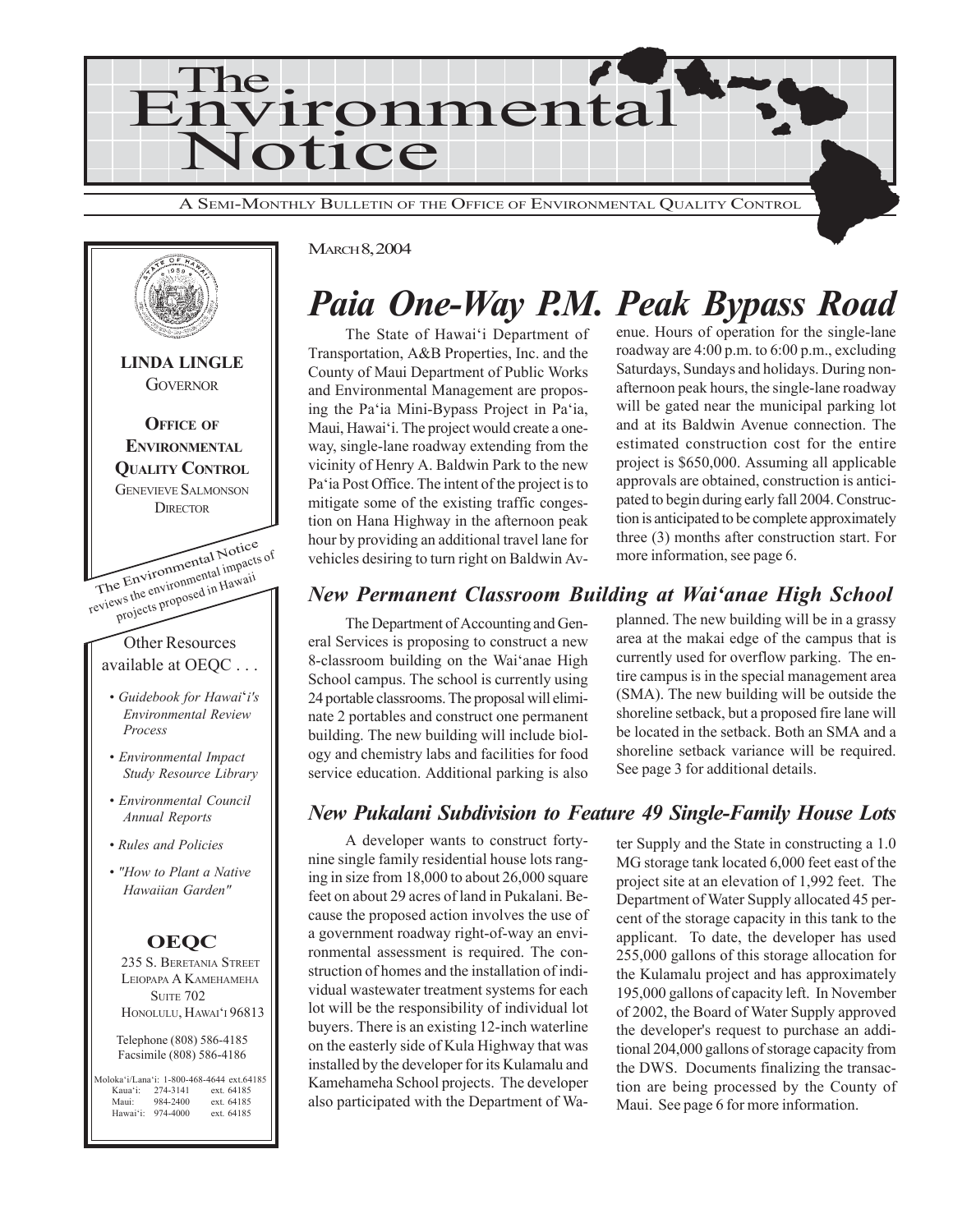# Table of Contents

#### MARCH 8, 2004

## **1** O'ahu Notices

### **Draft Environmental Assessments**

| (1) Wai'anae High School 8-Classroom Building 3   |  |
|---------------------------------------------------|--|
| <b>Final Environmental Assessments</b>            |  |
| <b>Findings of No Significant Impacts (FONSI)</b> |  |
|                                                   |  |
|                                                   |  |

| <b>Previously Published Projects Pending Public Comments</b> |  |
|--------------------------------------------------------------|--|
|                                                              |  |

## 3 **Maui Notices**

| <b>Draft Environmental Assessments</b> |  |
|----------------------------------------|--|
|                                        |  |
|                                        |  |

#### **Previously Published Projects Pending Public Comments**

## 2 **Moloka'i Notices**

#### **Final Environmental Assessments/**

| <b>Findings of No Significant Impacts (FONSI)</b>             |  |
|---------------------------------------------------------------|--|
|                                                               |  |
| (2) Pu'u Ali'i Natural Area Reserve Ungulate-Proof Fencing  8 |  |

## 6 **Hawai'i Notices**

#### **Final Environmental Assessments/**

#### **Findings of No Significant Impacts (FONSI)**

| (3) 'Uila Ranch Invasive Species Control/Pasture             |  |  |  |
|--------------------------------------------------------------|--|--|--|
|                                                              |  |  |  |
| <b>Previously Published Projects Pending Public Comments</b> |  |  |  |
| <b>Acceptance Notices</b>                                    |  |  |  |

## s **Shoreline Notices**

## \* **Conservation District Use Notices**

## V **Pollution Control Permit Applications**

## x **Enforcement Notices**

| 16 Summary of Inspection and Enforcement Actions               |  |
|----------------------------------------------------------------|--|
| Formal Enforcement Actions and Settlements Completed by DOH 17 |  |

## ^ **Coastal Zone News**

| (3) Hanalei National Wildlife Refuse Reconfigure of Berms 18    |  |
|-----------------------------------------------------------------|--|
| (4) Federal Funds for Design Phase for Maintenance Dredging and |  |
| Revetment Repair at Waiakea Boat Ramp, Kapaa, Kauai  18         |  |
| Special Management Area (SMA) Minor Permits 19                  |  |

## **J** Federal Notices

| National Environmental Policy Act Implementing Procedures 20     |
|------------------------------------------------------------------|
| Fishery Management Plan for Coral Reef Ecosystems: Final Rule 20 |
| Public Hearings on Environmental Assessments for Air Tour        |
| Management Plans for National Parks in the State of Hawai'i 20   |
| Environmental Justice - Hazardous Substances Small Grants        |
|                                                                  |

## **Announcements**

| Schedule of Environmental Seminars for Spring and |  |
|---------------------------------------------------|--|
|                                                   |  |

*We provide access to our activities without regard to race, color, national origin (including language), age, sex, religion, or disability. Write or call OEQC or our departmental Affirmative Action Officer at Box 3378, Honolulu, HI 96801-3378 or at (808) 586- 4616 (voice/tty) within 180 days of a problem. OEQC intends to make the information in this bulletin accessible to everyone. Individuals that require this material in a different format (such as large type or braille), should contact our office for assistance.*

**The Environmental Notice Office of Environmental Quality Control Page 2**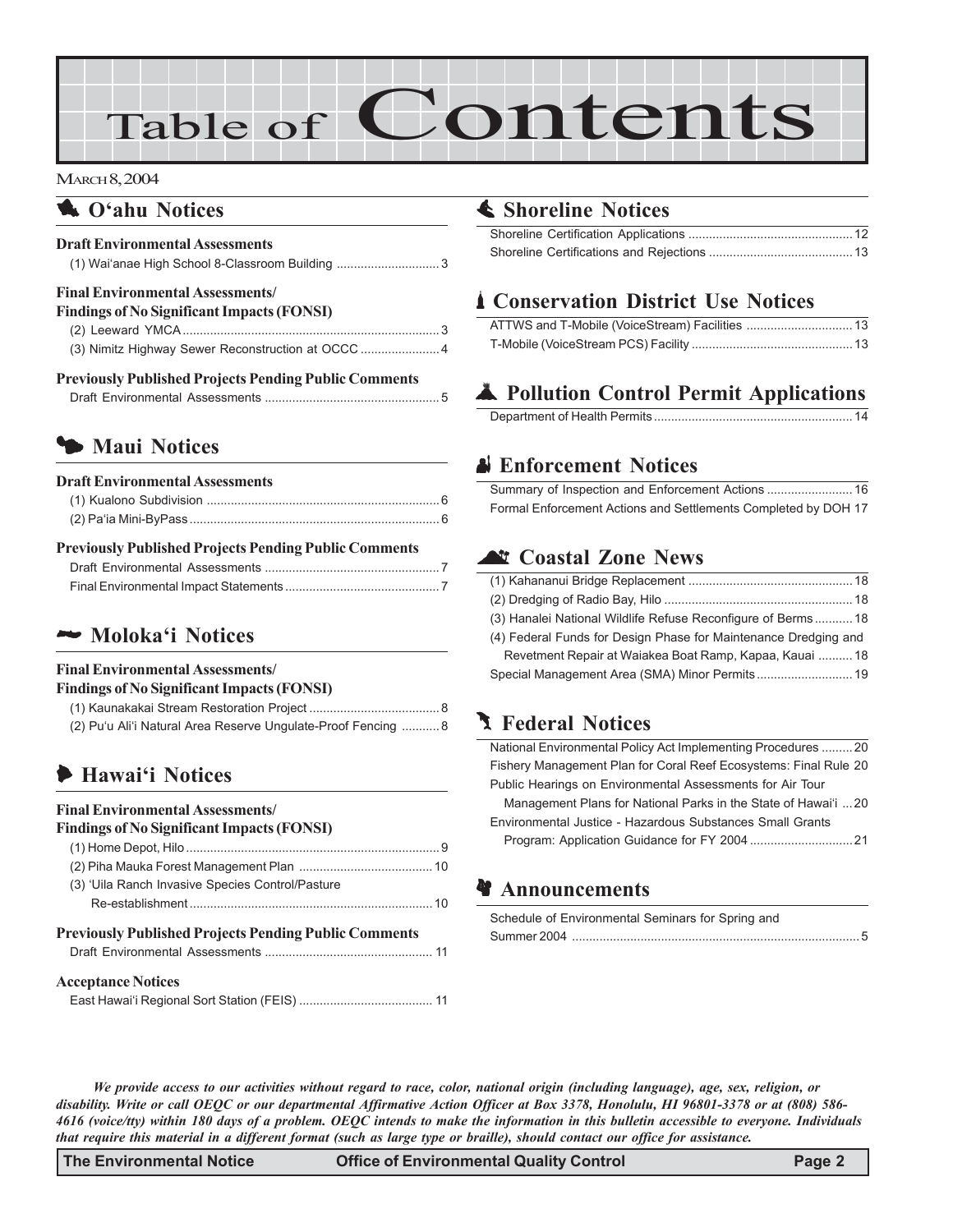MARCH 8, 2004 **O'ahu Notices Draft Environmental Assessments (1) Wai'anae High School 8-Classroom Building District**: Wai'anae **TMK**: 8-5-002: 18; 8-5-015: 001 **Applicant**: Department of Accounting and General Services P.O. Box 119 Honolulu, Hawai'i 96810 Contact: Ralph Morita (586-0486) **Approving Agency/Accepting 1 3 2**

> and chemistry programs. It will also accommodate the addition of a new food service educational program at this high school, and create needed office space for faculty and student services. Due to a shortage of permanent building facilities, these educational and administrative services have to be provided from temporary portables or office trailers located on campus.

## **Final Environmental Assessments/Findings of No Significant Impacts (FONSI)**

## 1 **(2) Leeward YMCA**

| District:                         | 'Ewa                                     |
|-----------------------------------|------------------------------------------|
| <b>TMK:</b>                       | $9-4-161:2; 9-4-161:4$                   |
| Applicant:                        | Young Men's Christian Association (YMCA) |
|                                   | of Honolulu                              |
|                                   | 1441 Pali Highway                        |
|                                   | Honolulu, Hawai'i 96813                  |
|                                   | Contact: Glenn Tsugawa (531-3558)        |
| <b>Approving Agency/Accepting</b> |                                          |
| <b>Authority:</b>                 | City and County of Honolulu              |
|                                   | Department of Community Services         |
|                                   | 711 Kapi'olani Blvd., Rm 1422            |
|                                   | Honolulu, Hawai'i 96813                  |
|                                   | Contact: Dane Waltjen (523-4073)         |

1

**Authority**: Same as above.

**Deadline**: April 7, 2004

**Public Comment**

Wai'anae High School.

**Permits**

**Consultant**: SSFM International, Inc.

**Required**: SMA, SSV, Building/Grading

501 Sumner Street, Suite 620 Honolulu, Hawai'i 96817 Contact: Ronald Sato (356-1268)

**Status**: DEA First Notice pending public comment.

The Department of Accounting and General Services (DAGS), State of Hawai'i, on behalf of the State Department of Education, is proposing the Wai'anae High School Eight-Classroom Building Project. This project involves the construction of a new classroom building complex on the campus of

This project will provide eight (8) additional classrooms,

offices to support the school's faculty and student services administrative operations, and parking lot modifications. It will also involve demolishing two (2) existing portable classrooms. The proposed 8-classroom building complex will be a singlestory structure that has a total of approximately 13,370 sq. ft. of gross floor area. This new building will be located between the

school's existing two-story Building I and parking lot.

The purpose for this project is to provide additional permanent classroom facilities to accommodate current facility shortages in serving the school's student enrollment. This project would provide needed general classroom facilities and specialized classroom facilities with labs to serve the biology

Address comments to the applicant with copies to the consultant and OEQC.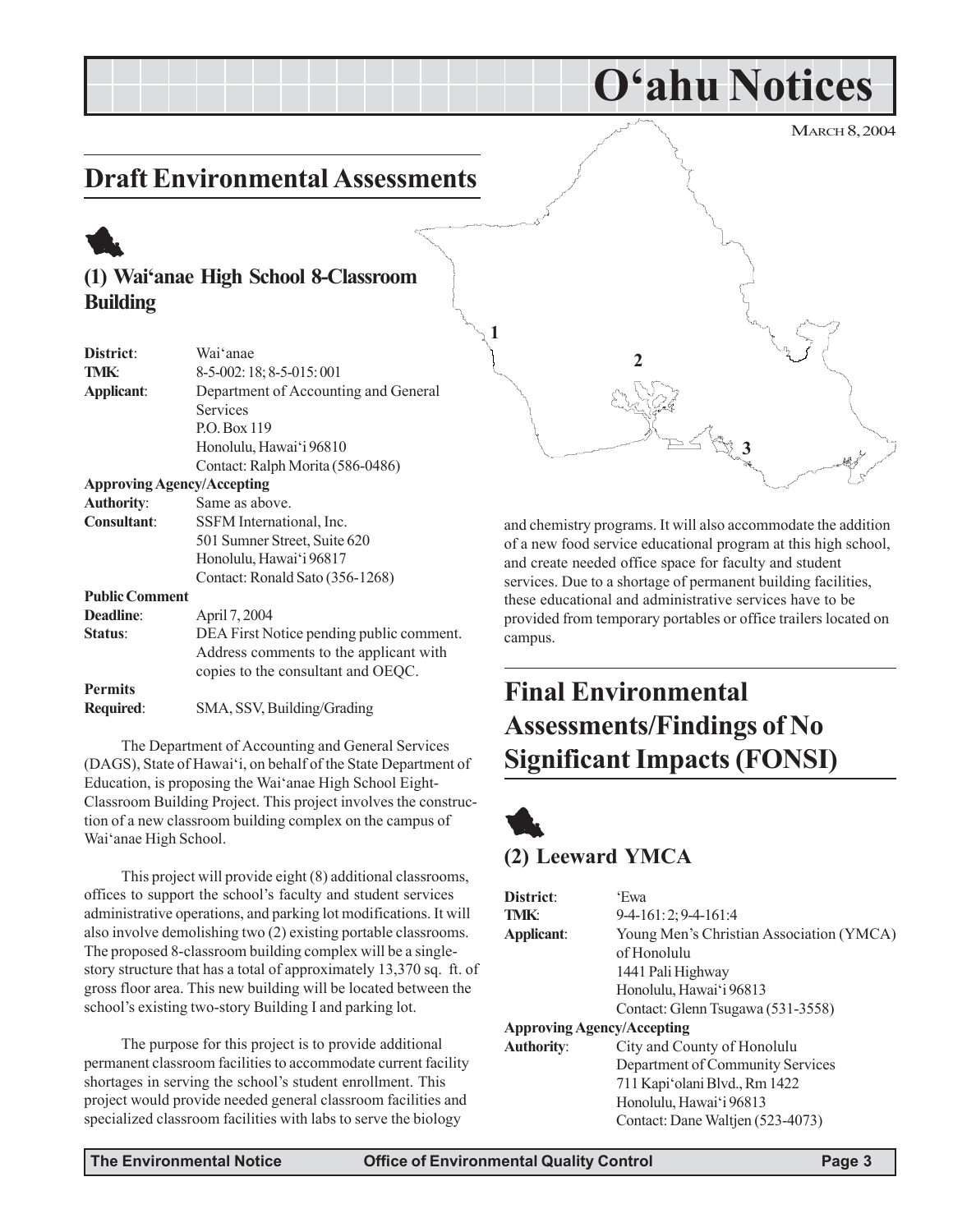## **O'ahu Notices**

MARCH 8, 2004

| <b>Consultant:</b> | PBR Hawai'i                            |
|--------------------|----------------------------------------|
|                    | 1001 Bishop Street, Suite 650          |
|                    | Honolulu, Hawai'i 96813                |
|                    | Contact: Tom Schnell (521-5631)        |
| Status:            | FEA/FONSI issued, project may proceed. |
| <b>Permits</b>     | Building; Grubbing, Grading, Stock-    |
| Required:          | piling; Sewer Connection, Water        |

The Young Men's Christian Association (YMCA) of Honolulu is proposing to expand its Leeward YMCA facility in Waipahu to improve and expand services. This expansion includes the adaptive reuse of a key building that was formerly part of the O'ahu Sugar Company mill site. Architectural details of the renovated structure and a new wing will be reminiscent of the plantation era, providing a historical perspective of the Waipahu community. In addition, the old mill smokestack possibly Waipahu's most dominate landmark and a lasting physical reference to Waipahu's history and cultural roots as a plantation town—will be retained and incorporated into the overall site plan.

The expanded Leeward YMCA, along with the adjoining Filipino Community Center, will provide a vital social center for Waipahu, similar to how the old mill comprised the social heart of Waipahu during the plantation era.

Short-term impacts include effects on air quality and noise levels due to construction. Long-term impacts include increased traffic and increased demand for water, sewer facilities, and electrical power. Traffic impacts are expected to be lessened to an acceptable level of service by the connection of Mokuola Street with Manager's Drive and other planned traffic improvements.

Positive long-term impacts include increased social and recreational facilities, increased employment opportunities (at least 51 percent of which will be available to low and moderate income persons), and the adaptive reuse of the O'ahu Sugar Company mill site.

In the larger context, the expansion of the Leeward YMCA will allow the YMCA to provide increased programs and services. The goal of these programs and services is to positively enhance the social fabric and well being of the community, ultimately contributing to an educated and responsible citizenry with the abilities to positively contribute to Hawai'i's social and economic well being.



## **(3) Nimitz Highway Sewer Reconstruction at OCCC**

| District:                         | Honolulu                                  |
|-----------------------------------|-------------------------------------------|
| TMK:                              | $1-02-013:002,008,011;1-02-022:030$       |
| Applicant:                        | City and County of Honolulu               |
|                                   | Department of Design and Construction     |
|                                   | 650 South King Street                     |
|                                   | Honolulu, Hawai'i 96813                   |
|                                   | Contact: Sung Ho Lai (527-5398)           |
| <b>Approving Agency/Accepting</b> |                                           |
| <b>Authority:</b>                 | Same as above.                            |
| Consultant:                       | The Limitaco Consulting Group             |
|                                   | 615 Pi'ikoi Street, Suite 1605            |
|                                   | Honolulu, Hawai'i 96814                   |
|                                   | Contact: John Katahira (596-7790)         |
| Status:                           | FEA/FONSI issued, project may proceed.    |
| <b>Permits</b>                    | Building, NPDES, Perform Work on          |
| <b>Required:</b>                  | State Highway, Community Noise, Grubbing, |
|                                   | Grading, Stockpiling                      |
|                                   |                                           |

The City and County of Honolulu Department of Design and Construction proposes to reconstruct approximately 753 feet of a sewer line located between O'ahu Community Correctional Facility (OCCC) and the intersection of Nimitz Highway and Sand Island Access Road. The existing 16-inch diameter sewer line, constructed in 1921 of Terra Cotta Pipe (TCP), includes five manholes. A portion of the line is located beneath a warehouse that is currently utilized daily by the existing tenant.

The proposed sewer line reconstruction project seeks to address structural deficiencies, to relocate a portion of the existing sewer line for improved accessibility during maintenance, and to increase hydraulic capacities. A Route Alternatives Study and a Design Alternatives Study were completed in support of the proposed sewer improvements. The recommended alternative includes the relocation of one segment of the sewer line by open cut trenching and the rehabilitation of another segment using cured-in-place pipe (CIPP) lining.

The proposed sewer upgrade will successfully improve sewer maintainability, eliminate surcharge conditions, and provide improved sewer service in upstream areas. The proposed project includes design and construction considerations to minimize disruptions to existing businesses and traffic along Nimitz Highway, and to minimize potential ground settlement and movement by way of soil consolidation and dewatering.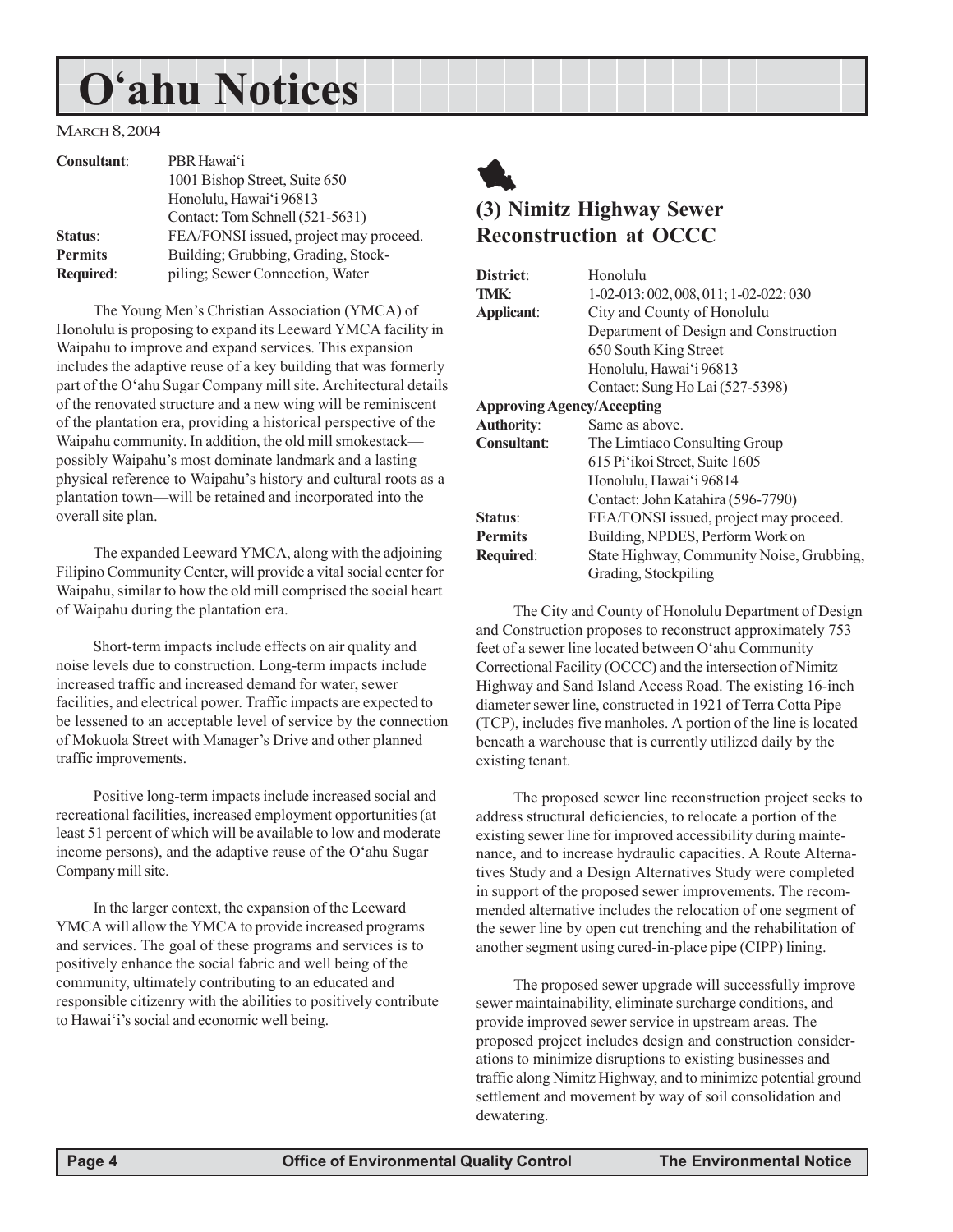## **O'ahu Notices**

MARCH 8, 2004

## **Previously Published Projects Pending Public Comments**

## **Draft Environmental Assessments**

### 1 **Waipahu Ash Landfill Closure**

**Applicant**: City and County of Honolulu Department of Environmental Services 1000 Uluohia Street, Suite 212 Kapolei, Hawai'i 96707 Contact: James Louis (692-5832) **Approving Agency/Accepting Authority**: Same as above.

**Public Comment Deadline**: March 23, 2004

### 1 **Waipahu High School Eight-Classroom Building**

**Applicant**: Department of Accounting and General Services P.O. Box 119 Honolulu, Hawai'i 96810-0119 Contact: Ralph Morita (586-0486) **Approving Agency/Accepting**

**Authority**: Same as above. **Public Comment Deadline**: March 23, 2004



## **Schedule of Environmental Seminars for Spring and Summer 2004**

The Office of Environmental Quality Control will be offering seminars during spring and suimmer. The first is entitled "*Environmental Review in Hawai'i*" and is intended to be a survey of Chapter 343, HRS and various other environmental authorities in the State. The second is entitled "*Chapter 343, HRS, Environmental Assessment Seminar*" and will cover the process of preparing an environmental assessment under State law. The former seminar is intended for those with no knowledge of the Chapter 343 HRS processes. The latter is writing/ discussion intensive intended primarily for agency and private consultants who write/review environmental assessments. There is a wait list for the latter seminar and registration priority will be given to those already on this list. Each seminar will accommodate a maximum of 18 students. There is no charge to participate in these seminars. To register, please call (808) 586- 4185.

- Thursday, March 18, 2004, at 10:00 A.M., Environmental Review in Hawai'i
- Thursday, April 29, 2004, at 10:00 A.M., Environmental Review in Hawai'i
- Thursdays, May 13, 20, & 27, 2004, from 9:00 A.M. to 3:00 P.M. each day (lunch from 12:00 to 1:00 P.M. each day), Chapter 343, HRS, Environmental Assess ment Seminar
- Friday, May 28, 2004, from 1:00 P.M. until 3:00 P.M., Environmental Review in Hawai'i
- Thursday, June 5, 2004, at 10:00 A.M., Environmental Review in Hawai'i
- Thursday, July 3, 2004, at 10:00 A.M., Environmental Review in Hawai'i
- Thursday, August 4, 2004, at 10:00 A.M., Environmental Review in Hawai'i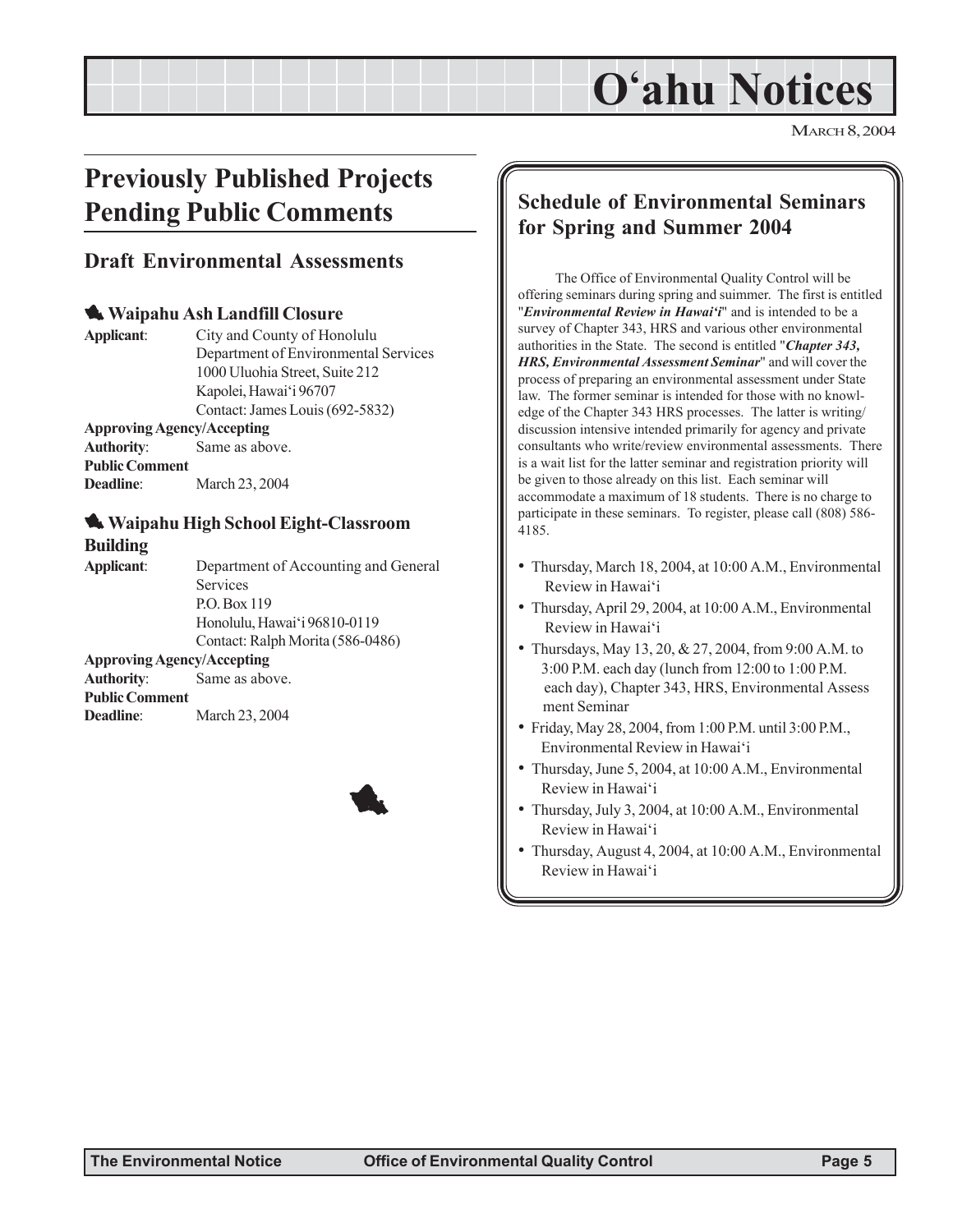## **Maui Notices**

MARCH 8, 2004

## **Draft Environmental Assessments**

## $\bullet$ **(1) Kualono Subdivision**

| District:                         | Makawao                                     |
|-----------------------------------|---------------------------------------------|
|                                   |                                             |
| TMK:                              | $2 - 3 - 11:01,02$                          |
| Applicant:                        | Hanohano LLC                                |
|                                   | 2005 Main Street                            |
|                                   | Wailuku, Hawai'i 96793                      |
|                                   | Contact: Don Fujimoto (244-1500)            |
| <b>Approving Agency/Accepting</b> |                                             |
| <b>Authority:</b>                 | <b>State Land Use Commission</b>            |
|                                   | P.O. Box 2359                               |
|                                   | Honolulu, Hawai'i 96804-2359                |
|                                   | Contact: Anthony Ching (587-3822)           |
| <b>Consultant:</b>                | Munekiyo & Hiraga, Inc.                     |
|                                   | 305 High Street, Suite 104                  |
|                                   | Wailuku, Hawai'i 96793                      |
|                                   | Contact: Gwen Hiraga (244-2015)             |
| <b>Public Comment</b>             |                                             |
| Deadline:                         | April 7, 2004                               |
| Status:                           | DEA First Notice pending public comment.    |
|                                   | Address comments to the applicant with      |
|                                   | copies to the approving agency or accepting |
|                                   | authority, the consultant and OEQC.         |
| <b>Permits</b>                    | District Boundary Amendment, NPDES,         |
| <b>Required:</b>                  | Construction                                |
|                                   |                                             |

Hanohano LLC proposes to develop approximately 28.7 acres of vacant land at Pukalani, Maui for single-family residential house lots for the proposed Kualono Subdivision. The subject property is located in an area of existing and ongoing urban development. The Old Haleakala Highway and the site of the proposed Upcountry Town Center (a mixed use development), are located to the northeast of the subject property. King Kekaulike High School is located to the southeast of the subject property, while scattered homes and vacant lots lie along the property's other boundaries.

The proposed subdivision will contain 49 house lots ranging in size from approximately 18,000 to 26,000 square feet. In addition to landscaping and infrastructure for the subdivision, an approximately 2.1-acre park/retention basin is proposed along the subdivision(s southwest boundary. The park/ retention basin site encompasses an existing heiau which will be preserved in place and surrounded by a 100-foot open

space buffer. Offsite improvements for the subdivision include the installation of new waterlines in the Kula Highway and Old Haleakala Highway rights-of-way, as well as a left-turn pocket in the Old Haleakala Highway right-of-way to facilitate turning movements into the subdivision. Home construction and the installation of individual wastewater systems will be the responsibility of individual lot purchasers.

The subject property is located in the State (Agricultural) district. The property is also designated for residential uses by the Makawao-Pukalani-Kula Community Plan and Maui County zoning. A petition for a District Boundary Amendment (from the State Agricultural to Urban district) has been filed with the State Land Use Commission to establish the appropriate State land use classification for the subject property.

Construction of the subdivision is anticipated to commence upon the receipt of all applicable regulatory permits and approvals.



## **(2) Pa'ia Mini-ByPass**

**1**

**2**

| District: | Makawao                                        |
|-----------|------------------------------------------------|
| TMK:      | 2-5-5: por. 18, Hana Hwy. (por.), Baldwin Ave. |
|           | (por.)                                         |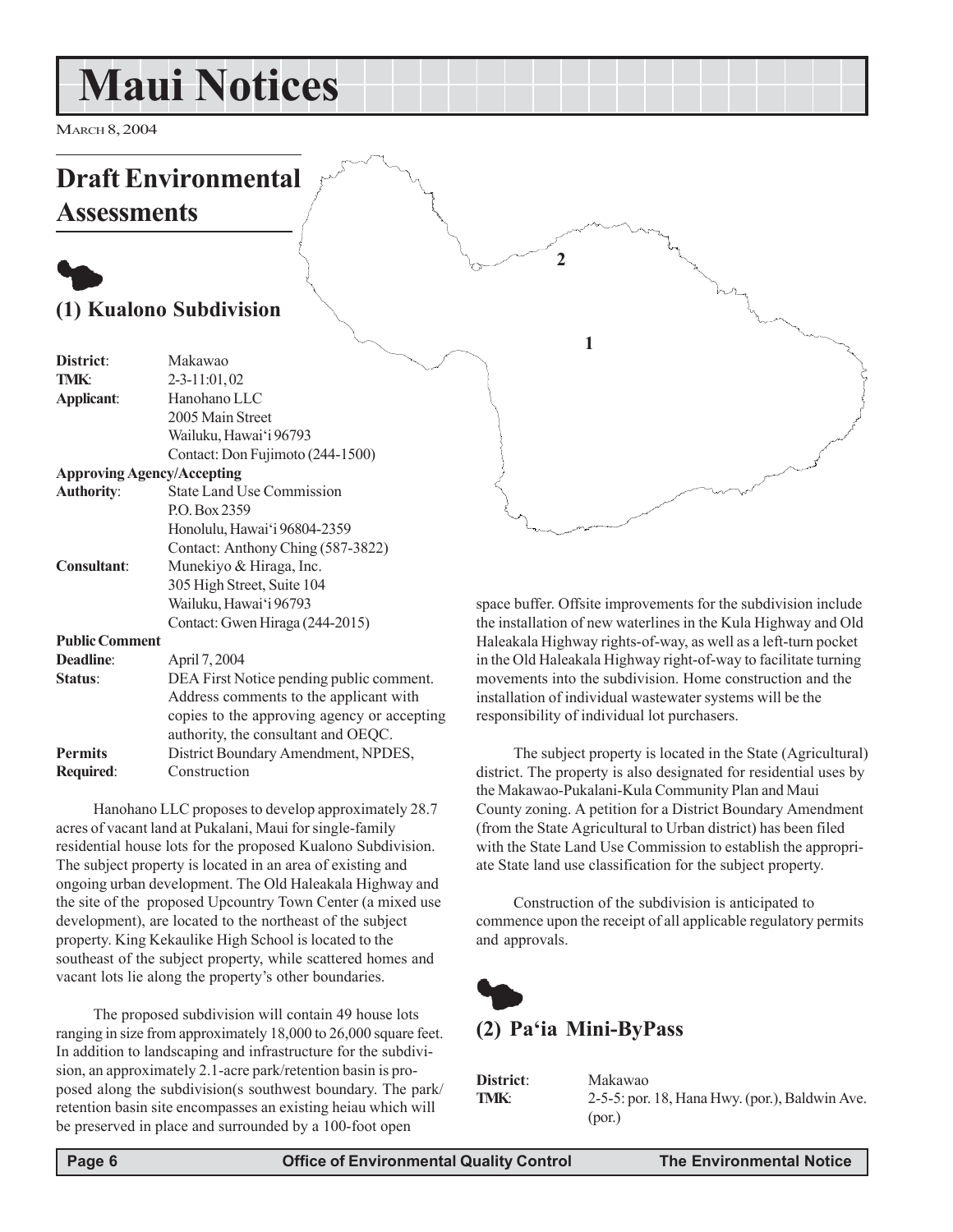

| Applicant:                        | County of Maui, Department of Public                                                                  |
|-----------------------------------|-------------------------------------------------------------------------------------------------------|
|                                   | Works and Environmental Management                                                                    |
|                                   | 200 South High Street                                                                                 |
|                                   | Wailuku, Hawai'i 96793                                                                                |
|                                   | Contact: Milton Arakawa (270-7845)                                                                    |
| <b>Approving Agency/Accepting</b> |                                                                                                       |
| <b>Authority:</b>                 | Same as above.                                                                                        |
| <b>Public Comment</b>             |                                                                                                       |
| Deadline:                         | April 7, 2004                                                                                         |
| Status:                           | DEA First Notice pending public comment.<br>Address comments to the applicant with a<br>copy to OEQC. |
| <b>Permits</b>                    |                                                                                                       |
| <b>Required:</b>                  | <b>SMA, NPDES</b>                                                                                     |

The State of Hawai'i Department of Transportation (DOT), A&B Properties, Inc. and the County of Maui Department of Public Works and Environmental Management (DPWEM) are proposing the Pa'ia Mini-Bypass Project in Pa'ia, Maui, Hawai'i.

The project would create a one-way, single-lane roadway extending from the vicinity of Henry A. Baldwin Park to the new Pa'ia Post Office. From Baldwin Park, a shoulder lane is proposed within the Hana Highway right-of-way extending to the vicinity of the existing Pa'ia Municipal Parking Lot, a lineal distance of approximately 2,800 feet or .53 mile. The Hana Highway shoulders will be widened and reinforced so that the vehicular travel lanes would be restriped approximately four (4) feet makai of the existing lanes. The vehicular travel lanes will remain 12 feet in width. A 12 foot wide shoulder travel lane will then be created on the mauka side of the travel lanes along with new four (4) foot wide paved shoulders. All work within this segment of the project is proposed within the existing Hana Highway right-of-way.

The shoulder lane would then turn mauka to a singlelane roadway near the existing municipal parking lot, skirting existing developed portions of Pa'ia Town, then connecting with Baldwin Avenue just makai of the new Pa'ia Post Office, a lineal distance of approximately 1,800 feet. A 12 foot wide travel lane with two(2) foot wide shoulders on each side are proposed. At the Baldwin Avenue connection, separate leftand right-turn lanes are proposed. The portion of the project which extends beyond the Hana Highway right-of-way to Baldwin Avenue involves TMK: 2-5-5:portion of 18. Transition work within the Baldwin Avenue right-of-way includes construction of curb returns, resurfacing and striping.

The intent of the project is to mitigate some of the existing traffic congestion on Hana Highway in the afternoon peak hour by providing an additional travel lane for vehicles desiring to turn right on Baldwin Avenue.

Hours of operation for the single-lane roadway are 4:00 p.m. to 6:00 p.m., excluding Saturdays, Sundays and holidays. During non-afternoon peak hours, the single-lane roadway will be gated near the municipal parking lot and at its Baldwin Avenue connection.

The estimated construction cost for the entire project is \$650,000. Assuming all applicable approvals are obtained, construction is anticipated to begin during early fall 2004. Construction is anticipated to be complete approximately three (3) months after construction start.

## **Previously Published Projects Pending Public Comments**

## **Draft Environmental Assessments**

### 3 **Waiolani Mauka Subdivision**

| Applicant:                        | Waikapu 28 Investment, LLC<br>PO Box 946 |
|-----------------------------------|------------------------------------------|
|                                   | Wailuku, Hawai'i 96793                   |
|                                   | Contact: Michael Munekiyo (244-2015)     |
| <b>Approving Agency/Accepting</b> |                                          |
| <b>Authority:</b>                 | State Land Use Commission                |
|                                   | PO Box 2359                              |
|                                   | Honolulu, Hawai'i 96804-2359             |
|                                   | Contact: Anthony Ching (587-3822)        |
| <b>Public Comment</b>             |                                          |
| Deadline <sup>.</sup>             | March 23, 2004                           |

## **Final Environmental Impact Statements**

### 3 **Lahaina Watershed Flood Control Project**

| Applicant:                        | County of Maui, Department of Public      |
|-----------------------------------|-------------------------------------------|
|                                   | Works and Waste Management                |
|                                   | 200 South High Street                     |
|                                   | Wailuku, Hawai'i 96793                    |
|                                   | Contact: Joe Krueger (270-7745)           |
| <b>Approving Agency/Accepting</b> |                                           |
| <b>Authority:</b>                 | Mayor, County of Maui                     |
|                                   | 250 South High Street                     |
|                                   | Wailuku, Hawai'i 96793                    |
| Status:                           | FEIS currently being reviewed by the Maui |
|                                   | Mayor's Office. This is a joint State and |
|                                   | <b>Federal EIS.</b>                       |
|                                   |                                           |

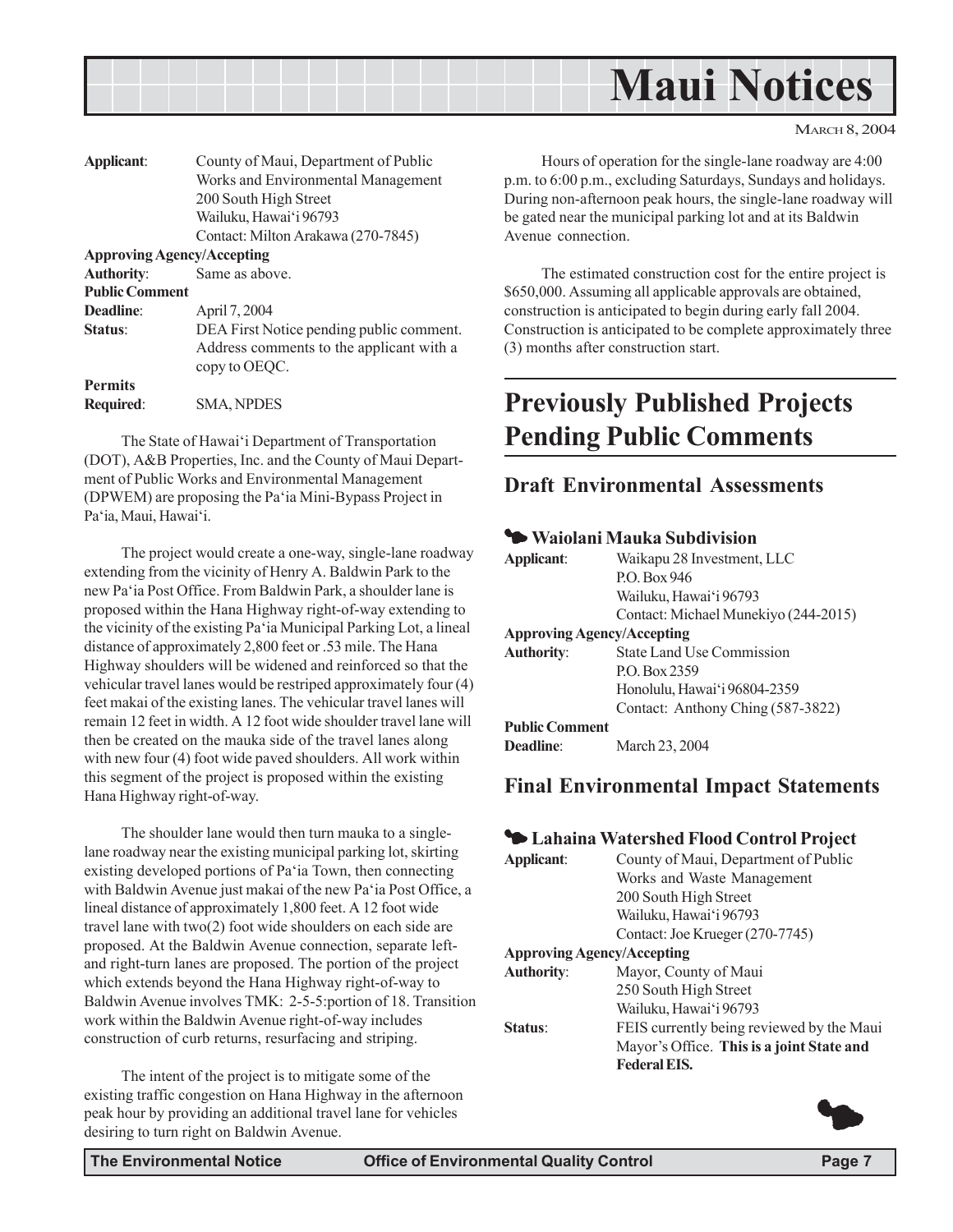## **Moloka'i Notices**

MARCH 8, 2004

## **Final Environmental Assessments/Findings of No Significant Impacts (FONSI)**



## **(1) Kaunakakai Stream Restoration Project**

| District:                         | Moloka'i                               |
|-----------------------------------|----------------------------------------|
| TMK:                              | $5 - 3 - 5:10$                         |
| Applicant:                        | County of Maui, Department of Public   |
|                                   | Works & Environmental Management       |
|                                   | 200 South High Street                  |
|                                   | Wailuku, Hawai'i 96793                 |
|                                   | Contact: Joe Krueger (270-7745)        |
|                                   | and                                    |
|                                   | U.S. Army Corps of Engineers           |
|                                   | Building 230                           |
|                                   | Fort Shafter, Hawai'i 96858-5440       |
|                                   | Contact: Edwina Williams (438-7053)    |
| <b>Approving Agency/Accepting</b> |                                        |
| <b>Authority:</b>                 | County of Maui, Department of Public   |
|                                   | Works & Environmental Management       |
|                                   | 200 South High Street                  |
|                                   | Wailuku, Hawai'i 96793                 |
|                                   | Contact: Joe Krueger (270-7745)        |
| Status:                           | FEA/FONSI issued, project may          |
|                                   | proceed. This is a joint Federal-State |
|                                   | document.                              |
| <b>Permits</b>                    |                                        |
| Required:                         | <b>SCAP, NPDES</b>                     |
|                                   |                                        |

The U.S. Army Corps of Engineers in cooperation with the Maui County Department of Public Works and Environmental Management propose to construct improvements at Kaunakakai Stream Flood Control Project to restore habitat for the native endangered Hawaiian Stilt bird. This study is being conducted under the authority of Section 1135 of the Water Resources Development Act of 1986.

The Kaunakakai Stream Flood Control project is located on the south central coast of Moloka'i near the town of Kaunakakai. Project features include a 1,500 feet long levee on the east side of the stream above the stream mouth and extending to Maunaloa Highway. Upstream of the highway, a 2,300 foot long earth and

rock lined levee extends up the east side of the stream to protect the commercial and business development of Kaunakakai town. A 1,050 feet long levee is located on the west side of the stream above the highway to protect the residential area from flood waters.

**2**

**1**

The proposed improvement would excavate the channel just upstream of Maunaloa Highway to restore shallow water feeding habitat for the endangered Hawaiian Stilt. The excavation will be within the stream bed and will develop 3.2 acres of shallow ponds and mudflats for the stilt. By excavating the area to bring the surface elevations to or slightly below groundwater levels, year-round open water pools can be maintained for use primarilyby the Hawaiian Stilt. The proposed excavation and grading of the channel near the existing levees will not involve any modification of the levee structures. The lowering of the surface elevations within the floodway will not impact, and will be consistent with, the flood control purpose of the original project.

22 J

## **(2) Pu'u Ali'i Natural Area Reserve Ungulate-Proof Fencing**

| District:                         | Moloka'i                                 |  |
|-----------------------------------|------------------------------------------|--|
| <b>TMK:</b>                       | $6-1-001:002; 5-4-003:026$               |  |
| Applicant:                        | Department of Land and Natural Resources |  |
|                                   | Division of Forestry and Wildlife        |  |
|                                   | 1151 Punchbowl Street, Room 224          |  |
|                                   | Honolulu, Hawai'i 96813                  |  |
|                                   | Contact: Christen Mitchell (587-0051)    |  |
| <b>Approving Agency/Accepting</b> |                                          |  |
| <b>Authority:</b>                 | Same as above.                           |  |
| Consultant:                       | Kalaupapa National Historic Park         |  |
|                                   | P.O. Box 2222                            |  |
|                                   | 7 Puahi Street                           |  |
|                                   | Kalaupapa, Hawai'i 96742                 |  |
|                                   | Contact: Guy Hughes (567-6802 x 41)      |  |
| Status:                           | FEA/FONSI issued, project may proceed.   |  |
| <b>Permits</b>                    |                                          |  |
| <b>Required:</b>                  |                                          |  |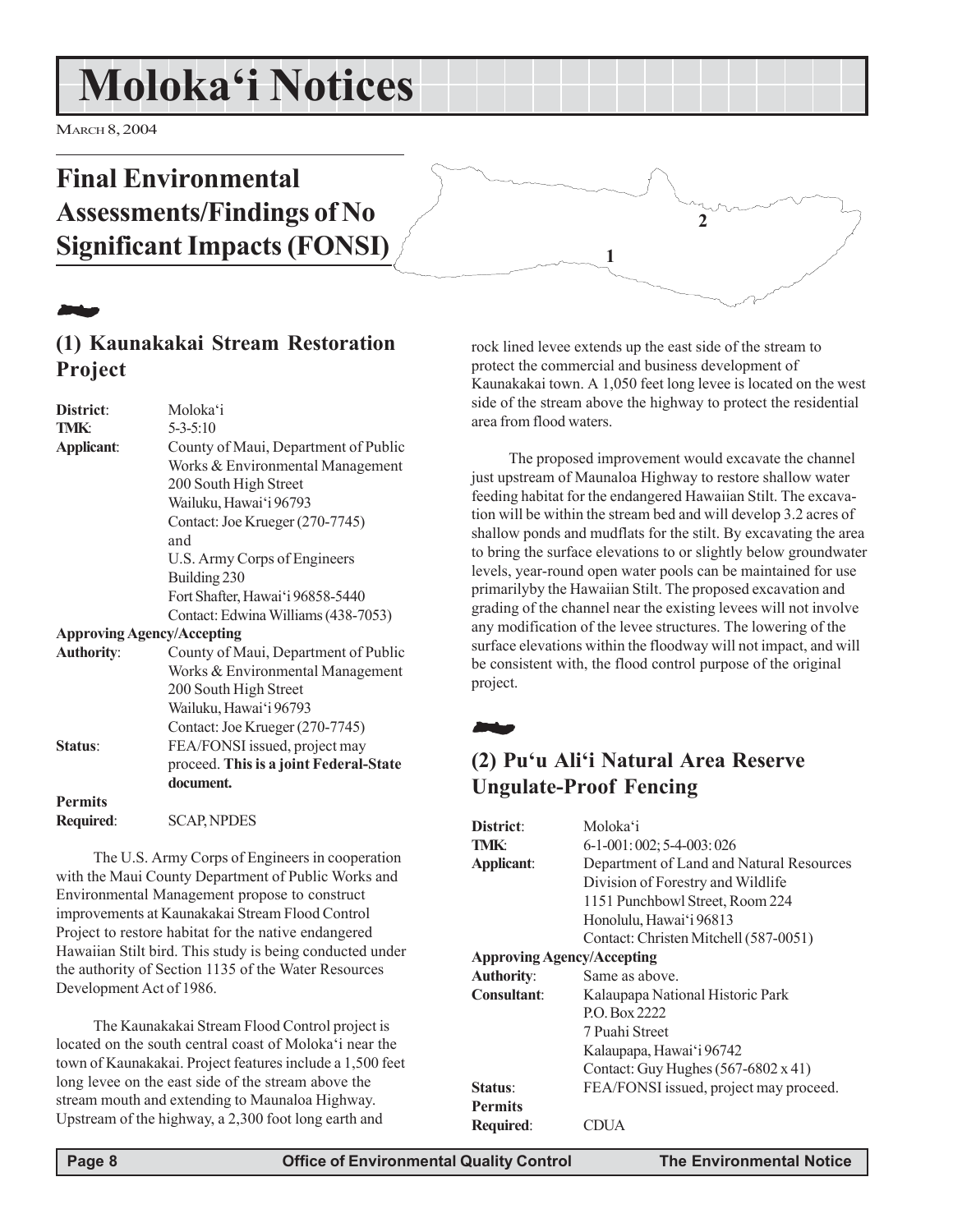

The State of Hawai'i, Department of Land and Natural Resources (DLNR), in cooperation with Kalaupapa National Historic Park (KALA), National Park Service, U.S. Department of the Interior, proposes to improve existing animal exclusion fences and to construct new fences at the Pu'u Ali'i Natural Area Reserve on Moloka'i.

The project would enclose approximately 528 acres of the Reserve and adjacent lands with animal proof fences, followed by the removal of all feral ungulates from within the fenced enclosure. The project entails construction of 2.9 miles of new fence, and a retrofit of 2.75 miles of existing fence. The new fence will connect fence segments built earlier by The Nature Conservancy of Hawai'i (TNCH) and Hawai'i State Division of Forestry and Wildlife (DOFAW).

The 1,330-acre Reserve is located in a remote portion of northern Moloka'i. It protects important habitat for native plants, birds and invertebrates and constitutes an important

watershed for the island. Activity by feral animals in many parts of the Reserve is at unacceptably high levels. Irreversible alteration of forest structure, spread of alien weeds, loss of sensitive plant and animal species, and invasion of avian disease causing mosquitoes are some results of severe and prolonged ungulate activity. The primary objective of this project is to prevent further damage to a portion of the Reserve in which the native vegetation is stillfairly pristine.

This Environmental Assessment describes two project alternatives: building and upgrading fences as described above and a no action alternative. The project is expected to have primarily positive effects on the resources protected in the Reserve. No significant negative effects are anticipated to the environment, archaeological features, view planes, or public access or use of this area during or after construction of the proposed fencing.



## **Final Environmental Assessments/Findings of No Significant Impacts (FONSI)**



## **(1) Home Depot, Hilo**

**District**: South Hilo **TMK:**  $2-2-47:64 \text{ (por.)}$ **Applicant**: Department of Hawaiian Home Lands P.O. Box 1879 Honolulu, Hawai'i 96805 Contact: Linda Chinn (587-6434) **Approving Agency/Accepting Authority**: Same as above. **Consultant**: PBR Hawai'i ASB Tower, Suite 650 1001 Bishop Street Honolulu, Hawai'i 96813 Contact: Tom Schnell (521-5631) **Status:** FEA/FONSI issued, project may proceed. **Permits** Grading/Building, Driveway Connection **Required**: to County Road, Water



The proposed The Home Depot store will be located on an approximately twelve-acre site within the Panaewa Industrial Lots, a 140-acre industrial park owned by the DHHL. The Home Depot will include a 102,948 square foot warehouse-style store, a 27,631 square foot garden center, and a parking lot with 492 stalls. The site is bound by Maka'ala Street, Railroad Avenue, Ohuohu Street Extension, and the Prince Kuhio Plaza employee parking lot and is surrounded by other urban and industrial uses.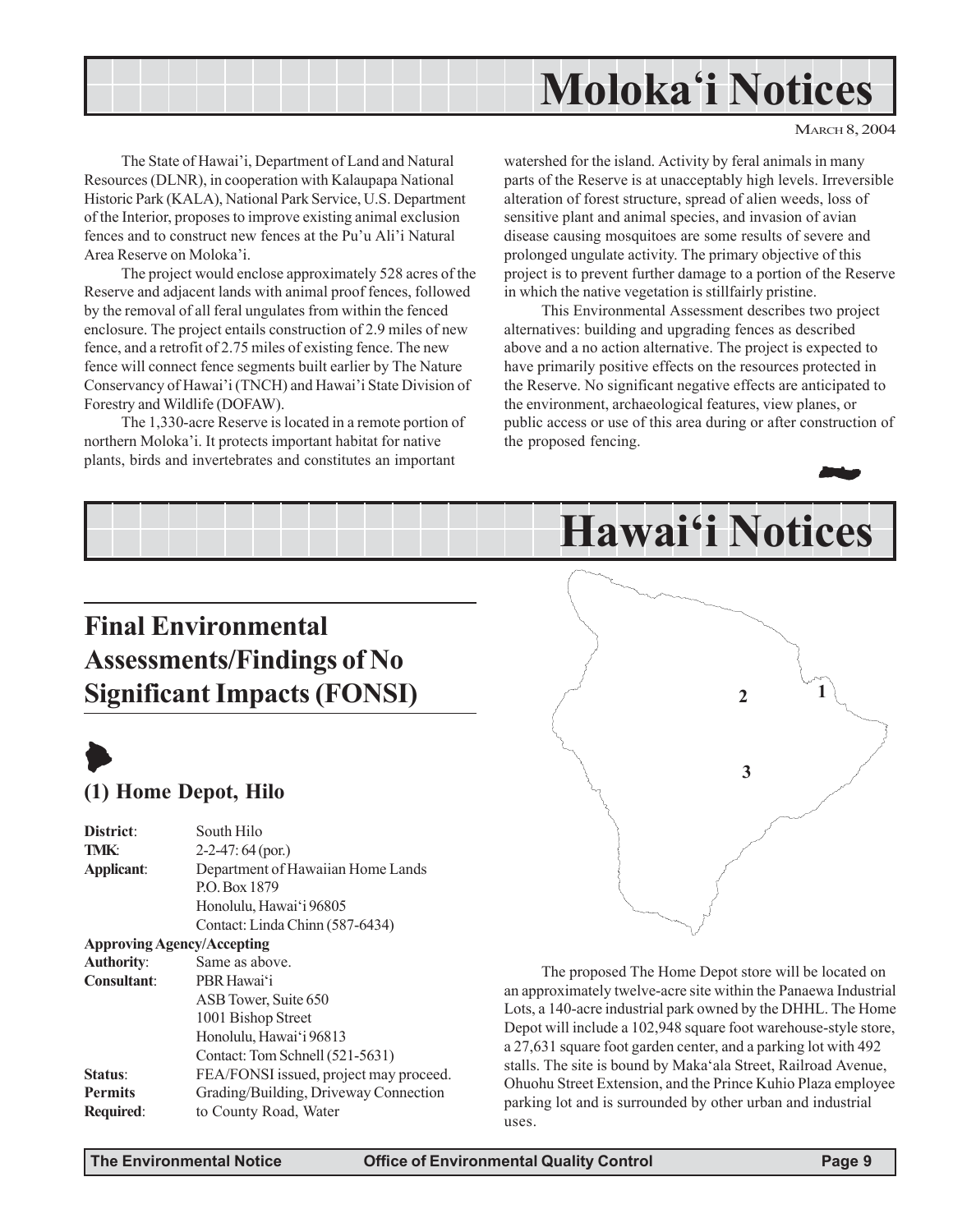## **Hawai'i Notices**

#### MARCH 8, 2004

The lease of this property will generate revenue to serve native Hawaiian beneficiaries, facilitate commercial growth, and provide employment opportunities. The Home Depot store will create approximately 125 new direct long-term employment opportunities in the Hilo region. In addition, indirect jobs will be created within industries supporting and supplying inventory, such as garden supplies. The construction of the store also will provide short-term employment opportunities for the construction industry.

No significant natural, archaeological, or cultural resources have been identified on The Home Depot site. Impacts include air and noise impacts during construction, however, these will be of a short-term duration, and insignificant, especially when weighed against the positive economic and social benefits associated with the project. Appropriate best management practices will provide safeguards for protection of water quality during the construction period. While the store will generate additional traffic, the impacts can be mitigated by roadway improvements.



### **(2) Piha Mauka Forest Management Plan**

| District:                         | North Hilo                              |
|-----------------------------------|-----------------------------------------|
| <b>TMK:</b>                       | $3-8-01:09$ (por.)                      |
| Applicant:                        | Department of Hawaiian Home Lands       |
|                                   | P.O. Box 1879                           |
|                                   | Honolulu, Hawai'i 96805                 |
|                                   | Contact: Mike Robinson (1-888-943-4335) |
| <b>Approving Agency/Accepting</b> |                                         |
| <b>Authority:</b>                 | Same as above.                          |
| Status:                           | FEA/FONSI issued, project may proceed.  |
| <b>Permits</b>                    |                                         |
| <b>Required:</b>                  | None                                    |

This project proposes to: (1) establish a 525 acre area in Kanakaleonui as a mauka to makai bird corridor. It is intended to assist native birds by creating and maintaining a flyway connecting lower elevation koa and 'ohi'a forests with the upper elevation mamane forests in Humu'ula, Hawai'i.

(2) salvage koa on about 930 acres of nearby former pasture lands. About 600 acres of this 930 acres is forested. The remaining 330 acres is open pasture with few or no trees present. The existing wooded pasture, consists of approximately 11 to 33 koa trees per acre. Other trees species observed and measured during forest surveys included kolea, mamane, 'ohi'a, and 'olapa. Only koa will be salvaged. After salvage operations, an average of 6 to 15 koa trees per acre will remain,

or about 50% of the current koa overstory. Koa will be harvested according to risk of loss and vigor, rather than a more narrowly defined economic criteria of merchantable size. Reserve trees will be selected and maintained according to health and not diameter. Trees will remain to provide bird habitat, foraging opportunities for native species, and koa seed production.

(3) Reforestation will be conducted through soil scarification and hand planting if necessary. It is expected that a viable stand of koa saplings could be re-established within a few years of project implementation. Native species other than koa are also expected to become established following salvage operations. Herbicide treatments on invasive species and competing grasses may be used if necessary. Total project acreage is about 1,455 acres.

The expected impacts of the proposed project are restoration of DHHL's koa forests and ecosystems, create jobs in the community, provide Hawai'i's wood products market with a source of high quality hardwood, and endow the DHHL trust fund with a long term revenue stream to support our mission to "manage the Hawaiian Home Lands trust effectively and to develop and deliver lands to native Hawaiians."



## **(3) 'Uila Ranch Invasive Species Control/ Pasture Re-establishment**

| District:                         | Kaʻu                                     |
|-----------------------------------|------------------------------------------|
| TMK+                              | $9 - 9 - 01 : 17$                        |
| Applicant:                        | Kenneth and Mary Ellen Wong (967-7224)   |
|                                   | P.O. Box 250                             |
|                                   | Volcano, Hawai'i 96785                   |
| <b>Approving Agency/Accepting</b> |                                          |
| <b>Authority:</b>                 | Department of Land and Natural Resources |
|                                   | PO Box 621                               |
|                                   | Honolulu Hawai'i 96809                   |
|                                   | Contact: Tiger Mills (587-0382)          |
| Consultant:                       | Christian Rygh (982-5638)                |
|                                   | <b>HCR 1 Box 5022</b>                    |
|                                   | Kea'au, Hawai'i 96749                    |
| Status:                           | FEA/FONSI issued, project may proceed.   |
| <b>Permits</b>                    |                                          |
| <b>Required:</b>                  |                                          |

Kenneth and Mary Ellen Wong are proposing to clear invasive plant species from existing pastures (500 acres) on 'Uila Ranch in Volcano. The work is prescribed in a Conserva-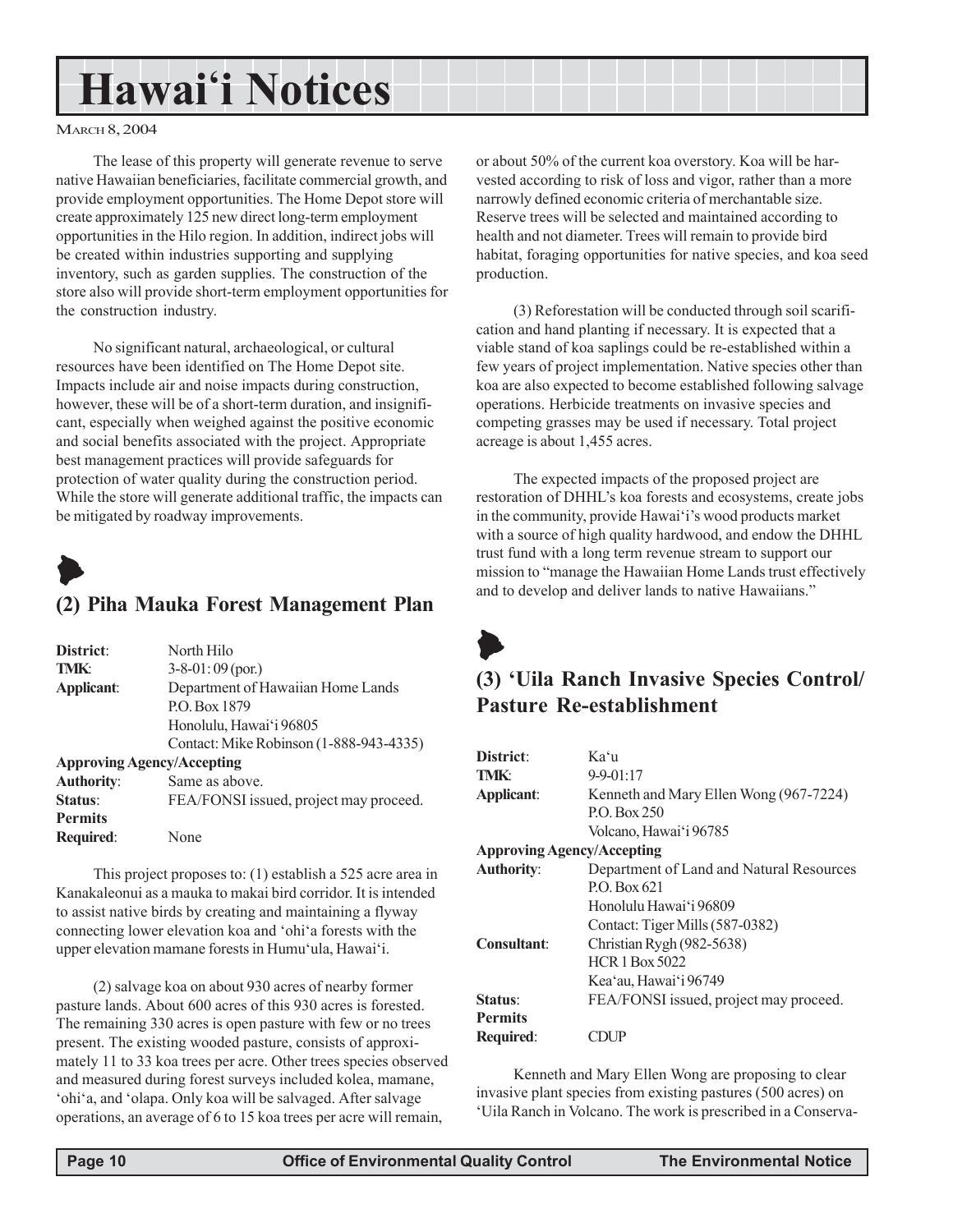

tion Plan drafted by the Natural Resources Conservation Service (NRCS). Due to the scope of the NRCS's plan and the variability of the cooperator's budget, the plan will be phased in. An additional CDUA and EA will be prepared prior to implementing subsequent phases, which focus on removing invasive tree species from forested half of the 1020-acre property.

The currently proposed project area consists of existing pastures overrun by Yellow Himalayan Raspberry (Rubus ellipticus) and other invasive shrub and tree species. Most of this 500-acre area is located in the General Subzone of the Conservation District. A small portion of the pastures is in the Limited Subzone. The proposed treatments are identified land uses in both subzones. Bulldozers will remove the majority of the noxious brush by grubbing and raking (no grading), in a manner that will leave existing 'ohi'a trees intact and cause minimal ground disturbance. Spot-spraying of herbicide is proposed for hard-to-reach areas and for invasive volunteers as they gradually emerge from the seed bank. Clearing activities will be staggered and mindful of weather conditions. Kikuyu grass will be planted immediately after each section is cleared to avoid leaving large areas of soil exposed.

The proposed action is not expected to have any significant detrimental impacts to the environment. The chief environmental benefit of the project will be to remove a large, concentrated seed-source of R. ellipticus and other invasive species from an area surrounded by State forest reserves and Hawaii Volcanoes National Park lands.

## **Previously Published Projects Pending Public Comments**

### **Draft Environmental Assessments**

### 6 **Maku'u Offsite Water System, Phase 2**

**Applicant**: Department of Hawaiian Home Lands P.O. Box 1879 Honolulu, Hawai'i 96806 Contact: William Makanui (586-3818)

#### **Approving Agency/Accepting**

**Authority**: Same as above. **Public Comment Deadline**: March 23, 2004

## **Acceptance Notices**

## 6 **East Hawai'i Regional Sort Station (FEIS)**

| Applicant:                        | County of Hawai'i                         |
|-----------------------------------|-------------------------------------------|
|                                   | Department of Environmental Management    |
|                                   | 25 Aupuni Street, #210                    |
|                                   | Hilo, Hawai'i 96720                       |
|                                   | Contact: Sharron Henry (961-8083)         |
| <b>Approving Agency/Accepting</b> |                                           |
| <b>Authority:</b>                 | County of Hawai'i                         |
|                                   | Department of Planning                    |
|                                   | 101 Pauahi Street, Suite 3                |
|                                   | Hilo, Hawai'i 96720                       |
|                                   | Contact: Chris Yuen (961-8288)            |
| Status:                           | FEIS accepted on February 26, 2004 by the |
|                                   | County of Hawaii Department of Planning.  |

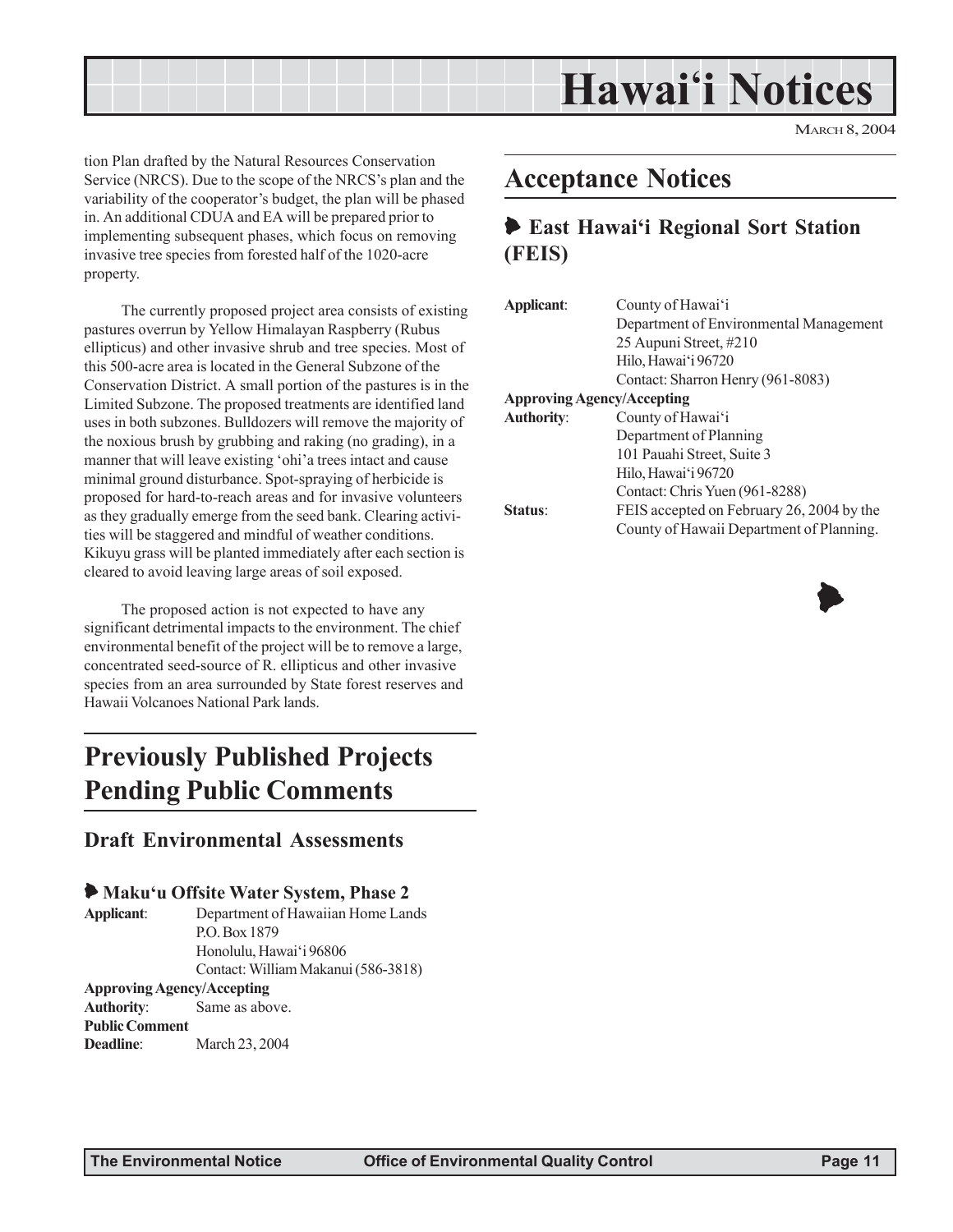## **Shoreline Notices**

MARCH 8, 2004

## **Shoreline Certification Applications**

Pursuant to § 13-222-12, HAR the following shoreline certification applications are available for inspection at the DLNR District Land Offices on Kauai, Hawaii and Maui and at Room 220, 1151 Punchbowl St., Honolulu, Oahu (Tel: 587-0414). All comments shall be submitted in writing to the State Land Surveyor, 1151 Punchbowl Street, Room 210, Honolulu, HI 96813 and postmarked no later than fifteen (15) calendar days from the date of the public notice of the application. If there are any questions, please call Nick Vaccaro at 587-0384.

| File No.                | Date    | Location                                                                                                                                                                                       | Applicant/Owner                                                    | <b>TMK</b>              |
|-------------------------|---------|------------------------------------------------------------------------------------------------------------------------------------------------------------------------------------------------|--------------------------------------------------------------------|-------------------------|
| OA-962-1                | 2/26/04 | Parcel 14 being a portion of Grant 7736 to Mrs. H. R.<br>Finley, land situated at Pupukea-Paumalu, Koolauloa,<br>Island of Oahu, Hawaii                                                        | Jamie F. Alimboyoguen,<br>LLC/Brian Strange                        | $5-9-20:14$             |
|                         |         | Address: 59-319 Ke Nui Road<br>Purpose: Determine Building Setback                                                                                                                             |                                                                    |                         |
| $OA-664-3$              | 2/26/04 | Lot 26 and 26-A of the Kahala Subdivision, Land                                                                                                                                                | ParEn, Inc./Stephen and                                            | $3-5-03:10$             |
|                         |         | situated at Kahala, Honolulu, Island of Oahu, Hawaii                                                                                                                                           | Linda Ahlers                                                       |                         |
|                         |         | Address: 4415 Kahala Avenue                                                                                                                                                                    |                                                                    |                         |
|                         |         | Purpose: Building Permit                                                                                                                                                                       |                                                                    |                         |
| OA-977                  | 2/26/04 | Lot 239 and 240 Land Court Application 1052 (Map<br>6), Lots 2 and 3 Portion of Deed: Kamehameha IV to<br>J. Robinson and Company, land situated at Makaha,<br>Waianae, Island of Oahu, Hawaii | ParEn, Inc./Earl Ah Moo                                            | $6-4-03:01$<br>and $02$ |
|                         |         | Address: 84-1105 Farrington Highway                                                                                                                                                            |                                                                    |                         |
|                         |         | Purpose: Sale of Property                                                                                                                                                                      |                                                                    |                         |
| MA-296                  | 2/26/04 | Lot 23 of the Waiohuli-Keokea Beach Lots, land<br>situated at Kula, Island of Maui, Hawaii                                                                                                     | Arthur P. Valencia/<br>Toshio Okumura                              | $3-9-10:11$             |
|                         |         | Address: 1536 Halama Street, Kihei                                                                                                                                                             |                                                                    |                         |
|                         |         | Purpose: Determine Building Setback                                                                                                                                                            |                                                                    |                         |
| $\overline{OA-521} - 2$ | 2/26/04 | Lot 15-A being a portion of lot 15 of Pine Wood<br>Beach Tract (File Plan 459), land situated at<br>Mokuleia, Wailua, Island of Oahu, Hawaii                                                   | Jamie F. Alimboyoguen/<br>Bruce E. Clements                        | $6 - 8 - 09$ : 11       |
|                         |         | Address: 68-003 Laau Paina Place                                                                                                                                                               |                                                                    |                         |
|                         |         | Purpose: Building Permit                                                                                                                                                                       |                                                                    |                         |
| MA-297                  | 2/26/04 | Lot 103 and 104, Land Court Application 1744 (Map<br>86), land situated at Honokowai, Kaanapali, Lahaina,<br>Island of Maui, Hawaii                                                            | Austin, Tsutsumi &<br>Associates, Inc./<br><b>Intrawest Resort</b> | $4 - 4 - 14$<br>Por. 06 |
|                         |         | Address: Not Assigned                                                                                                                                                                          | Development Group                                                  |                         |
|                         |         | Purpose: Determine Building Setback                                                                                                                                                            |                                                                    |                         |
| MA-298                  | 2/26/04 | Lot 9 of the Maluhia Beach Lots (File Plan 221), land<br>situated at Wailuku, Island of Maui, Hawaii                                                                                           | Valera, Inc./Ruth T.<br>Kaya                                       | $3 - 2 - 15:04$         |
|                         |         | Address: 202 Lower Waiehu Road                                                                                                                                                                 |                                                                    |                         |
|                         |         | Purpose: Determine Building Setback                                                                                                                                                            |                                                                    |                         |
| MA-299                  | 2/26/04 | Lot 24 of the Waiohuli-Keokea Beach Lots<br>Subdivision, 2 <sup>nd</sup> Series, land situated at Waiohuli-<br>Keokea, Kula (Kihei), Island of Maui, Hawaii                                    | Akamai Land<br>Surveying/Don<br>Rosenstock                         | $3-9-10:10$             |
|                         |         | Address; 1544 Halama Street                                                                                                                                                                    |                                                                    |                         |
|                         |         | Purpose: Building Permit                                                                                                                                                                       |                                                                    |                         |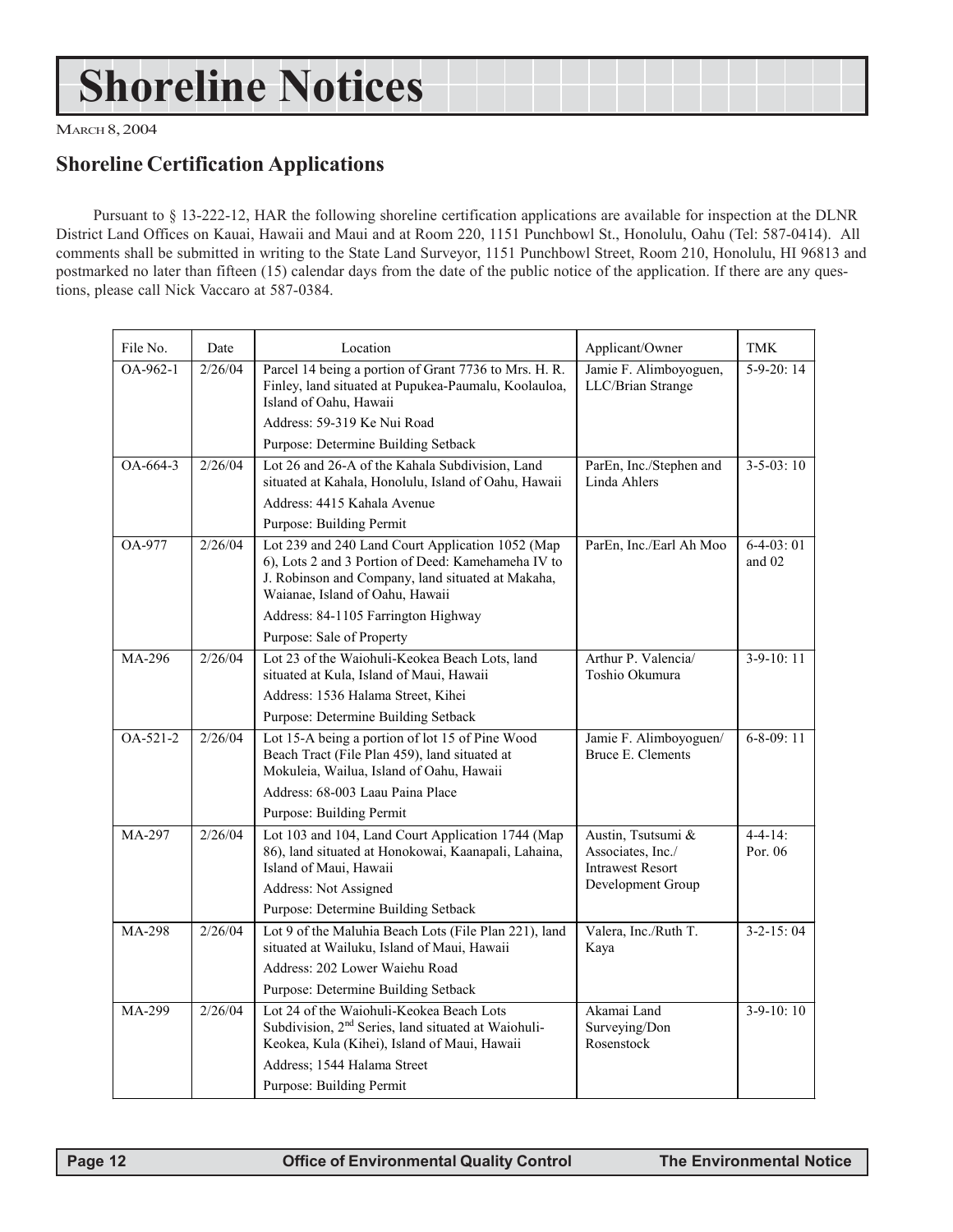## **Shoreline Notices**

MARCH 8, 2004

## **Shoreline Certifications and Rejections**

Pursuant to §§13-222-26, HAR the following shorelines have been proposed for certification or rejection by the DLNR. Any person or agency wishing to appeal a proposed shoreline certification or rejection shall file a notice of appeal in writing with the department no later than 20 calendar days from the date of the public notice of the proposed shoreline certification or rejection. The Notice of appeal shall be sent to the BLNR, 1151 Punchbowl Street, Room 220, Honolulu, HI 96813.

| Case<br>No. | Actions Under New $\&$<br>Old Shoreline Rules               | Location                                                                                                                                                                | Applicant                                            | TMK         |
|-------------|-------------------------------------------------------------|-------------------------------------------------------------------------------------------------------------------------------------------------------------------------|------------------------------------------------------|-------------|
| OA-960      | Proposed Shoreline<br>Certification<br>2/20/04<br>New Rules | Condominium Map No. 1123, land situated at<br>Kawailoa, Waialua, Island of Oahu, Hawaii<br>Address: 61-283 & 61-285 Kamehamaha Highway<br>Purpose: Building Permit      | Gil Surveying<br>Services. Inc./ Kihapai<br>Partners | $6-1-12:07$ |
| OA-970      | Proposed Shoreline<br>Certification<br>2/20/04<br>New Rules | Lot 171 of Land Court Application 1052 (Map 5), land<br>situated at Makaha, Waianae, Island of Oahu, Hawaii<br>Address: 84-633 Upena Street<br>Purpose: Building Permit | A.F.M. Corporation/<br>Waikiki Surf Club             | $8-4-07:13$ |

## **Conservation District Use Notices**

## **Conservation District Use Permits**

Persons interested in commenting on the following Conservation District Use Application must submit comments to the Department of Land and Natural Resources. Also, anyone interested in receiving notification of determinations on Conservation District Use Applications must submit requests to DLNR that include the following information:

1) Name and address of the requestor;

2) The departmental permit for which the requestor would like to receive notice of determination; and

3) The date the notice was initially published in the Environmental Notice.

Both comments and requests for notification of determinations must be submitted to DLNR within thirty days from the initial date that the notice was published in the Environmental Notice.

Please send comments and requests to: State of Hawaii, Department of Land and Natural Resources, Land Division, 1151 Punchbowl Street, Room 220, Honolulu, Hawaii 96813.

DLNR will make every effort to notify those interested in the subject CDUA, it is not obligated to notify any person not strictly complying with the above requirements. For more information, please contact the DLNR staff listed below.

## 1

### **ATTWS and T-Mobile (VoiceStream) Facilities**

| File No.:             | OA-3178 (Board Permit)                                       |
|-----------------------|--------------------------------------------------------------|
| Applicant:            | <b>Telecom Services</b>                                      |
| <b>Location:</b>      | Board of Water Supply Kalama Valley 170                      |
|                       | Reservoir, Kalama Valley, Oahu                               |
| TMK:                  | $3-9-010:039$                                                |
|                       | <b>Proposed Action:</b> ATTWS Facility and T-Mobile Facility |
| 343, HRS              |                                                              |
| determination: Exempt |                                                              |
|                       | Appl's Contact: Wayne China (330-1790)                       |
|                       | <b>DLNR's Contact:</b> Dawn Hegger (587-0380)                |



## **T-Mobile (VoiceStream PCS) Facility**

| <b>File No.:</b> | OA-3180 (Departmental Permit)                                         |
|------------------|-----------------------------------------------------------------------|
|                  |                                                                       |
| Applicant:       | <b>Telecom Services</b>                                               |
| <b>Location:</b> | Hawaii Pacific University, Hawaii Loa Campus,                         |
|                  | Kaneohe, Oahu                                                         |
| TMK:             | $4 - 5 - 035$ ; 010                                                   |
|                  | <b>Proposed Action:</b> Replacement of 4 panel antennas and installa- |
|                  | tion of 2 panel antennas                                              |
| 343, HRS         |                                                                       |
| determination:   | Exempt                                                                |
| Appl's Contact:  | Wayne China (330-1790)                                                |
|                  | <b>DLNR's Contact:</b> Tiger Mills (587-0382)                         |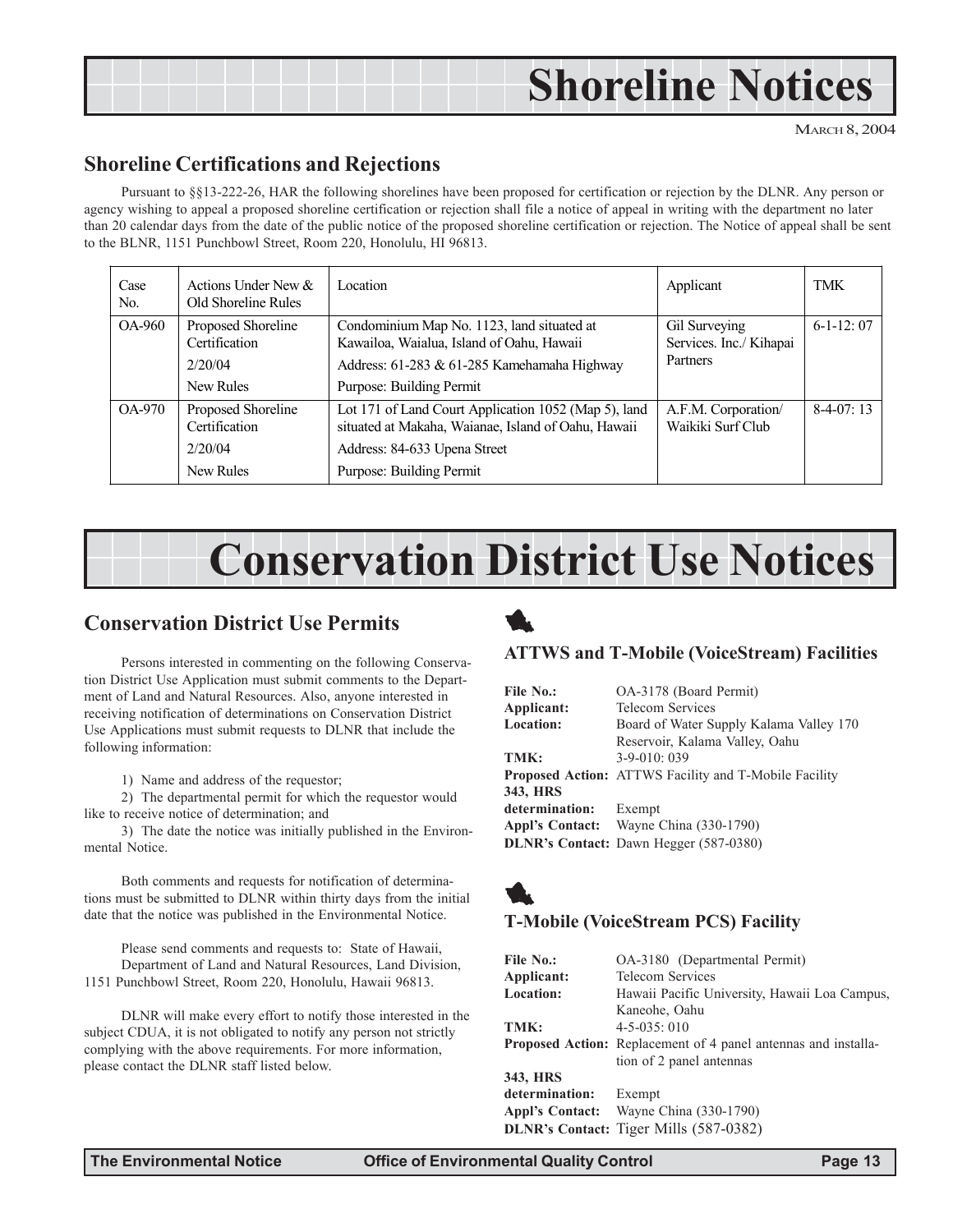## **Pollution Control Permit Applications**

MARCH 8, 2004

## **Department of Health Permits**

The following is a list of some pollution control permits currently being reviewed by the State Department of Health. For more information about any of the listed permits, please contact the appropriate branch or office of the Environmental Management Division at 919 Ala Moana Boulevard, Honolulu.

### **Clean Air Branch**

| <b>Branch</b><br>Permit Type                                                   | Applicant & Permit<br>Number                                                         | Project Location                                                                                                             | Pertinent<br>Date           | Proposed Use                                                                                          |
|--------------------------------------------------------------------------------|--------------------------------------------------------------------------------------|------------------------------------------------------------------------------------------------------------------------------|-----------------------------|-------------------------------------------------------------------------------------------------------|
| Clean Air Branch,<br>586-4200,<br>Temporary<br><b>Covered Source</b><br>Permit | Keauhou Kona<br>Construction Corp.<br>CSP 0549-01-CT<br>(Renewal)                    | Various Temporary Sites, State<br>of Hawaii<br><b>Current Location:</b><br>Pualani Estates Subdivision<br>North Kona, Hawaii | Comments<br>Due:<br>3/22/04 | 325 TPH and 380<br><b>TPH Portable</b><br>Crushing and<br>Processing Plants                           |
| Clean Air Branch,<br>586-4200, Covered<br>Source Permit                        | Gay and Robinson, Inc.<br>CSP 0218-01-C<br>(Renewal)                                 | TMK: 1-7-06-1, Kaumakani,<br>Kauai                                                                                           | Comments<br>Due:<br>3/22/04 | 182 MMBtu/hr<br>Bagasse/Oil-Fired<br>Boiler with 6.695<br>MMBtu/hr Seed<br>Plant Boiler               |
| Clean Air Branch,<br>586-4200,<br>Temporary<br>Noncovered Source<br>Permit     | Castle & Cooke Resorts,<br>LLC<br>NSP 0544-01-NT                                     | Various Temporary Sites, State<br>of Hawaii<br>Initial Location:<br>Well No. 4, Lanai City, Lanai                            | Issued:<br>2/18/04          | One (1) 207 HP<br>Diesel Engine<br>Generator                                                          |
| Clean Air Branch,<br>586-4200,<br>Noncovered Source<br>Permit                  | U.S. Navy, Naval<br>Security Group Activity<br>Kunia<br>NSP 0121-02-N<br>(Amendment) | Regional SIGINT Operations<br>Center, Kunia, Oahu                                                                            | Issued:<br>2/20/04          | Four (4) 1,250 kW<br>Diesel Engine<br>Generators & One<br>$(1)$ 500 lb/hr Type 0<br>Waste Incinerator |
| Clean Air Branch,<br>586-4200, Covered<br>Source Permit                        | <b>Chevron Products</b><br>Company<br>CSP 0078-01-C<br>(Renewal)                     | 777 North Nimitz Highway,<br>Honolulu, Oahu                                                                                  | Comments<br>Due:<br>3/29/04 | Honolulu Terminal<br>Marine                                                                           |

### **Solid & Hazardous Waste Branch**

| <b>Branch/Permit Type</b>     | <b>Applicant &amp; Application Number</b> | <b>Facility Location</b>             | <b>Pertinent Date</b> | <b>Proposed Use</b>   |
|-------------------------------|-------------------------------------------|--------------------------------------|-----------------------|-----------------------|
|                               |                                           |                                      |                       |                       |
| (SHWB) Solid Waste Management |                                           |                                      | 2/1/04                |                       |
| Permit-by-Rule (New)          | Garden Isle Disposal, RY-0004-04          | 02-3687 Kaumualii Hwy., Lawai, Kauai | (Received)            | Recycling Drop-off    |
| (SHWB) Solid Waste Management |                                           |                                      | 2/20/04               |                       |
| Permit (Modification)         | Ken's Towing Service, SV-0005-04          | 55 Kukila St., Hilo, Hawaii          | (Received)            | Auto Salvage          |
| (SHMB) Solid Waste Management |                                           |                                      | 2/20/04               |                       |
| Permit (Renew)                | Unitek Solvent Services, Inc., RY-0006-04 | 91-125 Kaomi Lp., Kapolei, Oahu      | (Received)            | <b>Tire Recycling</b> |
| (SHWB) Solid Waste Management |                                           |                                      | 2/24/04               |                       |
| Permit (New)                  | Vern's Towing II, SV-0007-04              | 169 Railroad Ave., Hilo, Hawaii      | (Received)            | Auto Storage/Salvage  |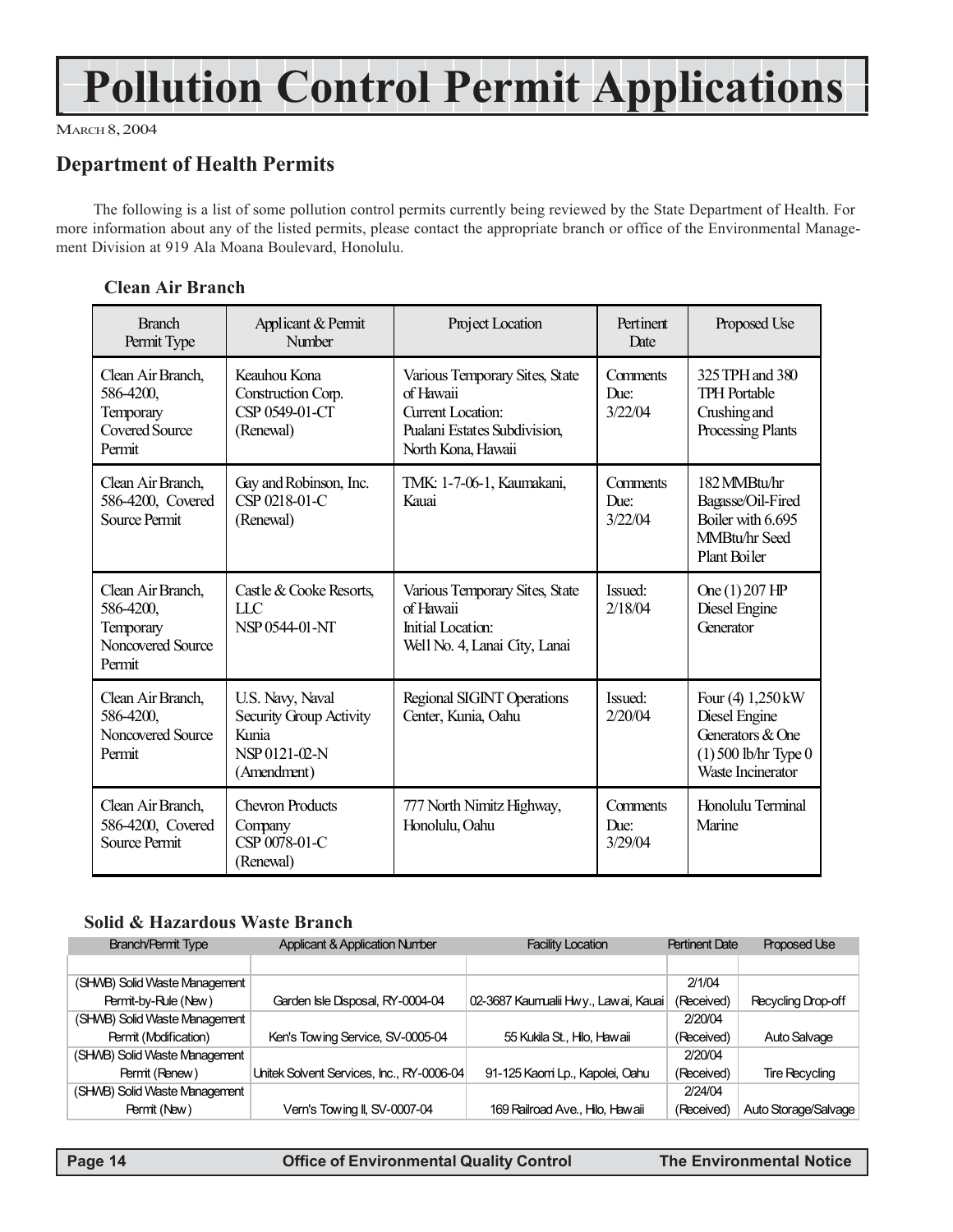## **Pollution Control Permit Applications**

MARCH 8, 2004

## **Department of Health Permits (continued)**

### **Safe Drinking Water Branch**

| Branch &<br>Permit Type                                       | <b>Applicant &amp; Permit Number</b>                                             | <b>Project Location</b>                                                                                           | <b>Pertinent</b><br>Dates | <b>Proposed Use</b>                                                                |
|---------------------------------------------------------------|----------------------------------------------------------------------------------|-------------------------------------------------------------------------------------------------------------------|---------------------------|------------------------------------------------------------------------------------|
| Safe Drinking Water<br>Branch, 586-4258,<br><b>UIC Permit</b> | <b>AFK Subdivision Partners</b><br>UH-2215                                       | Kupulau Meadows Subdivision<br>Kaoniani St., Hilo, (3) 2-4-76:34                                                  | Comment by<br>3/25/04     | Deepen 7 injection wells for surface<br>drainage.                                  |
| Safe Drinking Water<br>Branch, 586-4258,<br><b>UIC Permit</b> | Alii Park Place, LLC<br>UH-2249                                                  | Alii Park Place<br>Alii Drive, Kailua-Kona, (3) 7-5-19:43                                                         | n/a                       | Construction of 5 injection wells for<br>surface drainage.                         |
| Safe Drinking Water<br>Branch, 586-4258,<br><b>UIC Permit</b> | Sunstone Realty Partners LLC<br>UH-2250                                          | Alii Cove<br>Bordered by Walua Rd. & Alii Drive,<br>Kailua-Kona, (3) 7-5-18:8                                     | n/a                       | Construction of 50 injection wells for<br>surface drainage.                        |
| Safe Drinking Water<br>Branch, 586-4258,<br><b>UIC Permit</b> | Dept. of Public Works<br>Haw aii County<br>UH-1656                               | Law elaw e Circle Drainage Well<br>Law elaw e Circle, Hilo                                                        | n/a                       | Permit renew al for one injection well for<br>surface drainage.                    |
| Safe Drinking Water<br>Branch, 586-4258,<br><b>UIC Permit</b> | Kim & Carol Maier<br>UH-2251                                                     | Keahole View Subdivision, Incre. 2,<br>Lots 15 - 24, Rd. Lot A<br>Hamanamana Street, Kailua-Kona<br>$(3)$ 7-3-3:5 | Comment by<br>4/14/04     | Construction of 2 injection wells for<br>surface drainage.                         |
| Safe Drinking Water<br>Branch, 586-4258,<br><b>UIC Permit</b> | Westpro Development, Inc.<br>UH-2252                                             | Lokahi Makai Subdivision, Phase III<br>Southend of Kakahiaka St., Kalaoa,<br>Kailua-Kona                          | n/a                       | Construction of 5 injection wells for<br>surface drainage.                         |
| Safe Drinking Water<br>Branch, 586-4258<br><b>UIC Permit</b>  | US Dept. of the Navy<br>UO-2248                                                  | Naval Magazine Pearl Harbor, West<br>Loch Branch, Bldg. 6 & 40<br>Intersection @ 4th St. & D Ave., Ew a           | n/a                       | Abandonment of 4 unregistered injection<br>wells used for surface drainage.        |
| Safe Drinking Water<br>Branch, 586-4258,<br><b>UIC Permit</b> | Division of Road Maintenance.<br>Dept. of Facilities Maintenance, CCH<br>UO-2185 | Kalaeloa Drainage Wells<br>Kapolei, (1) 9-1-13:18                                                                 | n/a                       | Permit renew al for 21 injection wells for<br>surface drainage.                    |
| Safe Drinking Water<br>Branch, 586-4258,<br><b>UIC Permit</b> | MacSteel Service Centers USA<br>UO-1798                                          | Ferro Union Hawaii, Inc.<br>91-104 Kalaeloa Blvd., Kapolei                                                        | n/a                       | Change-of-Operator for one injection well<br>for industrial wastewater disposal.   |
| Safe Drinking Water<br>Branch, 586-4258,<br><b>UIC Permit</b> | MacSteel Service Centers USA<br>UO-1798                                          | MacSteel Service Centers USA<br>91-104 Kalaeloa Blvd., Kapolei                                                    | n/a                       | Facility-Name-Change for one injection well<br>for industrial wastewater disposal. |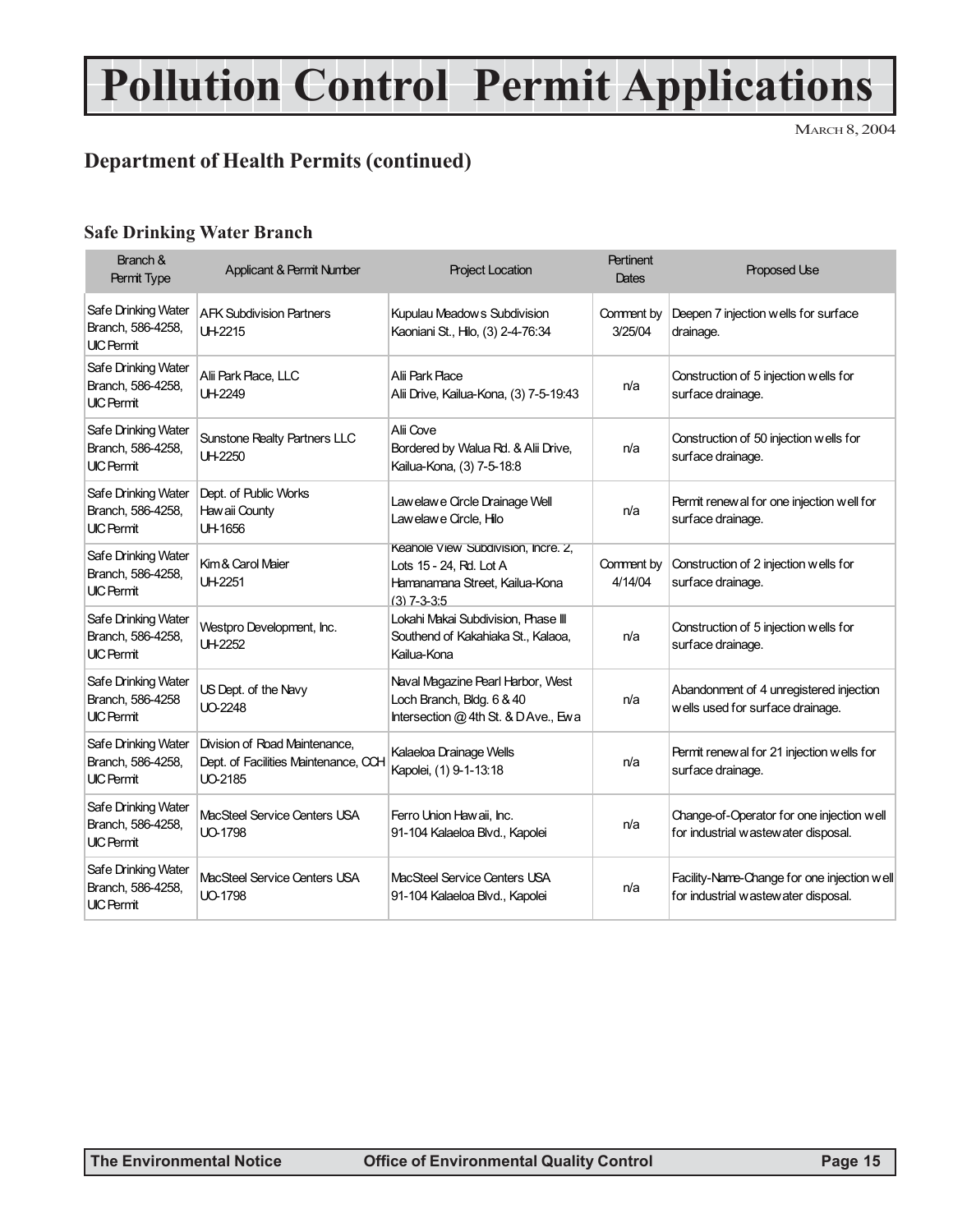## **Enforcement Notices**

MARCH 8, 2004

## **Summary of Inspection and Enforcement Actions**

The table below shows a tally of the inspections and responses conducted by the DOH pollution control program personnel during the period from October through December 2003. Inspections and enforcement actions are listed by program area. For more information, please contact the Environmental Planning Office at 586-4337

| <b>Enforcement Report for October-December 2003</b> |                                   |                                 |                           |                            |                                       |                                     |                                                                   |
|-----------------------------------------------------|-----------------------------------|---------------------------------|---------------------------|----------------------------|---------------------------------------|-------------------------------------|-------------------------------------------------------------------|
|                                                     |                                   |                                 |                           |                            |                                       |                                     |                                                                   |
|                                                     | Inspections &<br><b>Responses</b> | Warning<br>Notices <sup>1</sup> | Formal<br>$\text{Case}^2$ | Enforcement   Fines Issued | <b>Formal Cases</b><br><b>Pending</b> | Formal<br>Cases<br><b>Concluded</b> | Supplemental<br>Environmental<br>Projects (S.E.P.)<br>in Progress |
|                                                     | Oct-Dec 2003                      | Oct-Dec 2003                    | Oct-Dec 2003              | Oct-Dec 2003               | <b>Total to Date</b>                  | Oct-Dec 2003                        |                                                                   |
| <b>Clean Air Branch</b>                             |                                   |                                 |                           |                            |                                       |                                     |                                                                   |
| <b>Fugitive Dust</b>                                | 139                               | 13                              | $\overline{c}$            | \$600                      | 3                                     | $\mathbf{1}$                        | $\mathbf 0$                                                       |
| Noncovered Sources                                  | 26                                | $\overline{4}$                  | $\mathbf{1}$              | \$28,800                   | 4                                     | $\mathbf{1}$                        | 0                                                                 |
| <b>Covered Sources</b>                              | 41                                | 9                               | $\overline{4}$            | \$54,400                   | 3                                     | $\overline{4}$                      | $\mathbf 0$                                                       |
| <b>Agricultural Burning</b>                         | 53                                | $\mathbf 0$                     | 0                         | \$0                        | $\mathbf{1}$                          | 0                                   | $\mathbf 0$                                                       |
| Open Burning                                        | 21                                | $\mathbf{1}$                    | 0                         | \$0                        | $\mathbf 0$                           | $\mathbf 0$                         | 0                                                                 |
| Others                                              | 91                                | $\overline{2}$                  | $\mathbf 0$               | \$0                        | 0                                     | 0                                   | $\mathbf 0$                                                       |
|                                                     |                                   |                                 |                           |                            |                                       |                                     |                                                                   |
| Solid & Hazardous Waste Branch                      |                                   |                                 |                           |                            |                                       |                                     |                                                                   |
| <b>Underground Storage Tanks</b>                    | 180                               | 8                               | 28                        | \$24.950                   | $\Omega$                              | 0                                   | 0                                                                 |
| Hazardous Waste                                     | 100                               | 52                              | 0                         | \$0                        | 14                                    | 3                                   | 6                                                                 |
| Solid Waste                                         | 90                                | 19                              | $\mathbf 0$               | \$0                        | 5                                     | 0                                   | $\overline{2}$                                                    |
| <b>Clean Water Branch</b>                           |                                   |                                 |                           |                            |                                       |                                     |                                                                   |
| Permitted Discharges (NPDES)                        | 37                                | 3                               | 0                         | \$0                        | 5                                     | $\mathbf{1}$                        | $\mathbf{1}$                                                      |
| Non-permitted Discharges                            | 66                                | $\overline{7}$                  | 0                         | \$0                        | 7                                     | 0                                   | 0                                                                 |
| <b>Water Quality Certifications</b>                 | $\overline{9}$                    | $\Omega$                        | $\overline{0}$            | \$0                        | 0                                     | $\mathbf 0$                         | $\mathbf 0$                                                       |
|                                                     |                                   |                                 |                           |                            |                                       |                                     |                                                                   |
| <b>Wastewater Branch</b>                            |                                   |                                 |                           |                            |                                       |                                     |                                                                   |
| <b>Wastewater Treatment Plants</b>                  | 34                                | $\mathbf{1}$                    | $\Omega$                  | \$0                        | 4                                     | $\Omega$                            | 3                                                                 |
| Individual Wastewater Systems                       | 168                               | 12                              | $\overline{4}$            | \$112,558                  | 9                                     | $\overline{2}$                      | 0                                                                 |
| Animal Waste                                        | $\overline{2}$                    | $\mathbf{1}$                    | $\mathbf 0$               | \$0                        | 0                                     | $\mathbf 0$                         | $\pmb{0}$                                                         |
| Other                                               | 23                                | 5                               | $\Omega$                  | \$0                        | 0                                     | $\mathbf 0$                         | $\mathbf 0$                                                       |
|                                                     |                                   |                                 |                           |                            |                                       |                                     |                                                                   |
| <b>Safe Drinking Water Branch</b>                   |                                   |                                 |                           |                            |                                       |                                     |                                                                   |
| <b>Public Water Systems</b>                         | 83                                | $\sqrt{2}$                      | 0                         | \$0                        | 2                                     | 0                                   | 0                                                                 |
| Wells - Underground Injection Control               | 114                               | 5                               | $\mathbf 0$               | \$0                        | $\overline{2}$                        | $\mathbf 0$                         | 0                                                                 |
|                                                     |                                   |                                 |                           |                            |                                       |                                     |                                                                   |
| <b>Hazard Evaluation &amp; Emergency Response</b>   |                                   |                                 |                           |                            |                                       |                                     |                                                                   |
| Oil Spills                                          | 1                                 | $\Omega$                        | 0                         | \$0                        | $\mathbf 0$                           | 0                                   | $\Omega$                                                          |
| <b>Hazardous Waste Releases</b>                     | $\overline{4}$                    | $\Omega$                        | $\mathbf 0$               | \$0                        | $\Omega$                              | $\Omega$                            | $\mathbf{0}$                                                      |
|                                                     |                                   |                                 |                           |                            |                                       |                                     |                                                                   |
|                                                     |                                   |                                 |                           |                            |                                       |                                     |                                                                   |
|                                                     |                                   |                                 |                           |                            |                                       |                                     |                                                                   |
| <b>TOTAL</b>                                        | 1282                              | 144                             | 39                        | \$221,308                  | 59                                    | 12                                  | 12                                                                |

<sup>1</sup> Informal letters warning a person or entity that they are violating environmental laws normally requiring corrective action by a specified deadline. Informal actions generally cover less serious issues such as small infractions by individuals, or violations of permit technicalities which do not directly impact environmental quality.

<sup>2</sup> Formal enforcement cases generally cover any serious violation and repeat or continued violations of permits or the law. Warning letters, if not adequately responded to, can lead to formal actions. Specifically, formal cases are administrative enforcement proceedings that typically include a formal notice of violation and an order. Orders often require corrective action, reports, and payment of a penalty. This section also includes field citations.

 **Page 16 Control Control Control Control Page 16 Control Control Control Control Control Page 16 Control Page 16 Control Page 16 Control Page 16 Control Page 16 Control Page 16 Control Page 16 Control Page 16 Control Page**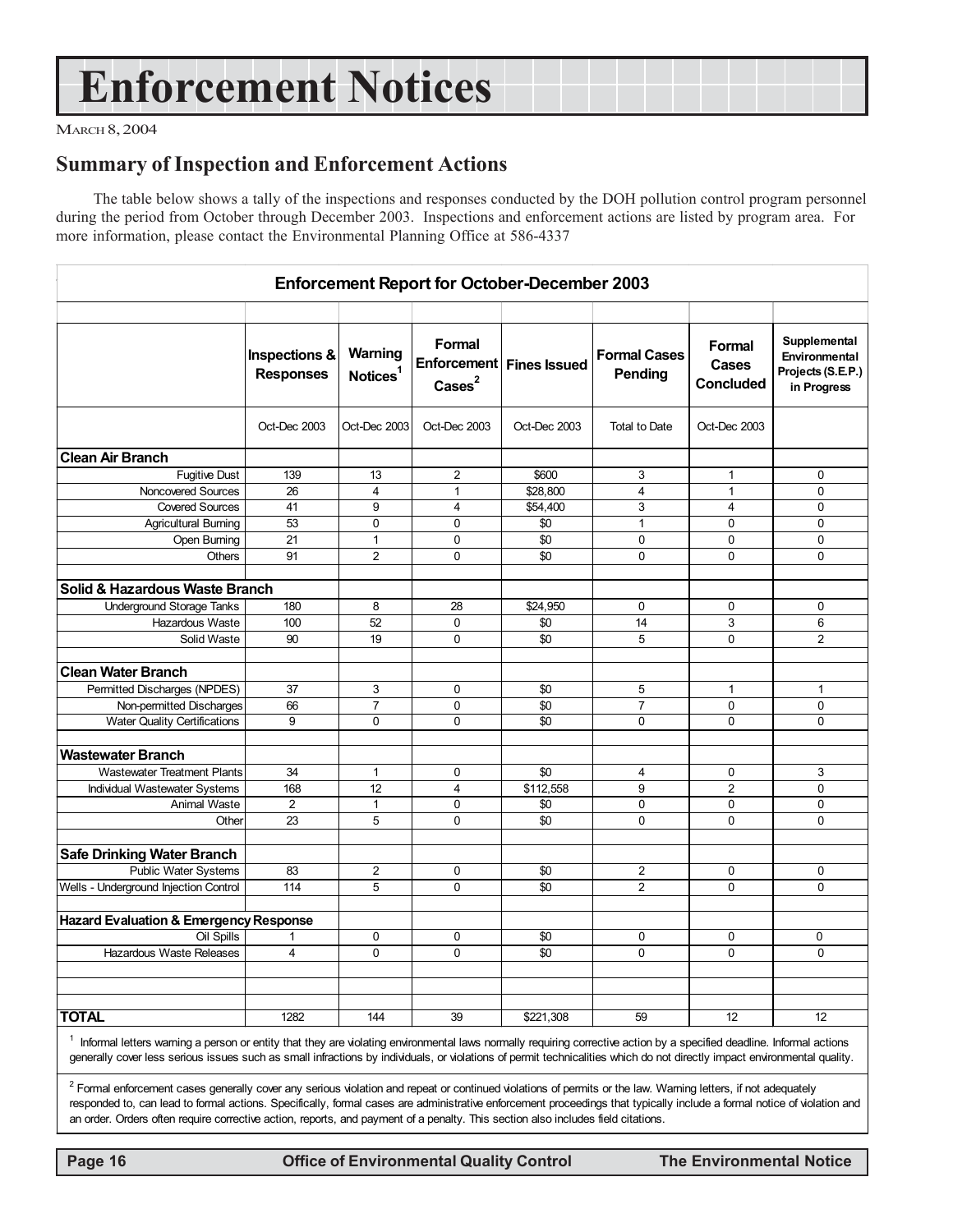## **Enforcement Notices**

MARCH 8, 2004

## **Formal Enforcement Actions and Settlements Completed by DOH**

Notices of violation issued from October through December 2003 are summarized below. The summaries do not constitute exact descriptions of the violations. For complete and accurate descriptions, please contact DOH at 586-4337 regarding copies of the violation notices.

#### Clean Air Branch

On October 15, 2003, a Notice of Violation was served to **Isemoto Contracting Co. LTD** of Kailua-Kona for failing to conduct performance tests at two of their 357 TPH Portable Stone Quarrying and Processing Plants. They were ordered to take immediate corrective action and were fined \$13,400.

Also on October 15, 2003, a Notice of Violation was sent to **Yamada and Sons, Inc.** of Hilo for failing to conduct performance tests on their 210 asphalt batch plant in 1999 and 2000. They were ordered to take corrective action and pay a penalty of \$25,600.00.

A Notice of Violation was served on October 15, 2003, to **Hawaiian Linen Supply** of Hilo for operating a 150 HP Mohawk boiler and a 200 HP Orr and Sembower, Inc. boiler without a noncovered source permit from January 25, 200 through May 19, 2002. They were ordered to take corrective action, prevent further violations, and pay a fine of \$28,800.00.

On October 27, 2003, a Notice of Violation was served to **Goodfellow Brothers, Inc.** of Kihei for violations of not conducting the monthly visible emissions observations for the crushers, screens, transfer points and diesel engine generator located at their Pu'unoa Subdivision jobsite. They were ordered to take corrective action and pay a penalty of \$9,000.00.

Also on October 27, 2003, a Notice of Violation was sent to **Hawaii Electric Light Company** of Hilo for not conducting the calendar year 2002 annual efficiency test on boilers at their Shipman facility. They were ordered to take corrective action and assessed a fine of \$6,400.

Wastewater Branch

On October 6, 2003, a Notice of Violation was served to **Casanova Inc.** of Makawao, Maui for multiple violations of the wastewater systems at Casanova's Italian Restaurant. They were ordered to take corrective action to prevent further violations of wastewater spills; hire a licensed engineer to design an approvable wastewater system; submit all documentation required for DOH approval to wastewater system plans; hire a licensed contractor to complete the DOH approved wastewater system; submit a written progress report of corrective actions taken; and pay a penalty of \$90,500.00.

On October 13, 2003, a Notice and Finding of Violation (NFVO) was served to **Ms. Sunny Lee** of Honolulu for multiple wastewater discharges from an open clean-out on her property that spilled onto the ground. She was ordered to stop the violation immediately; correct the violation; pay a penalty of \$13,908.00, and a \$100 fine for each day the violation continues after receipt of the NFVO.

On October 27, 2003, a Notice and Finding of Violation was served to **Richard Costello** of Koloa for violations of wastewater seeping from his septic tank leach field disposal system onto the grounds of a neighbor's property. He was ordered to stop the violation immediately; correct the violation; pay a penalty of \$5,800.00, and a \$100 fine for each day the violation continues after receipt of the NFVO.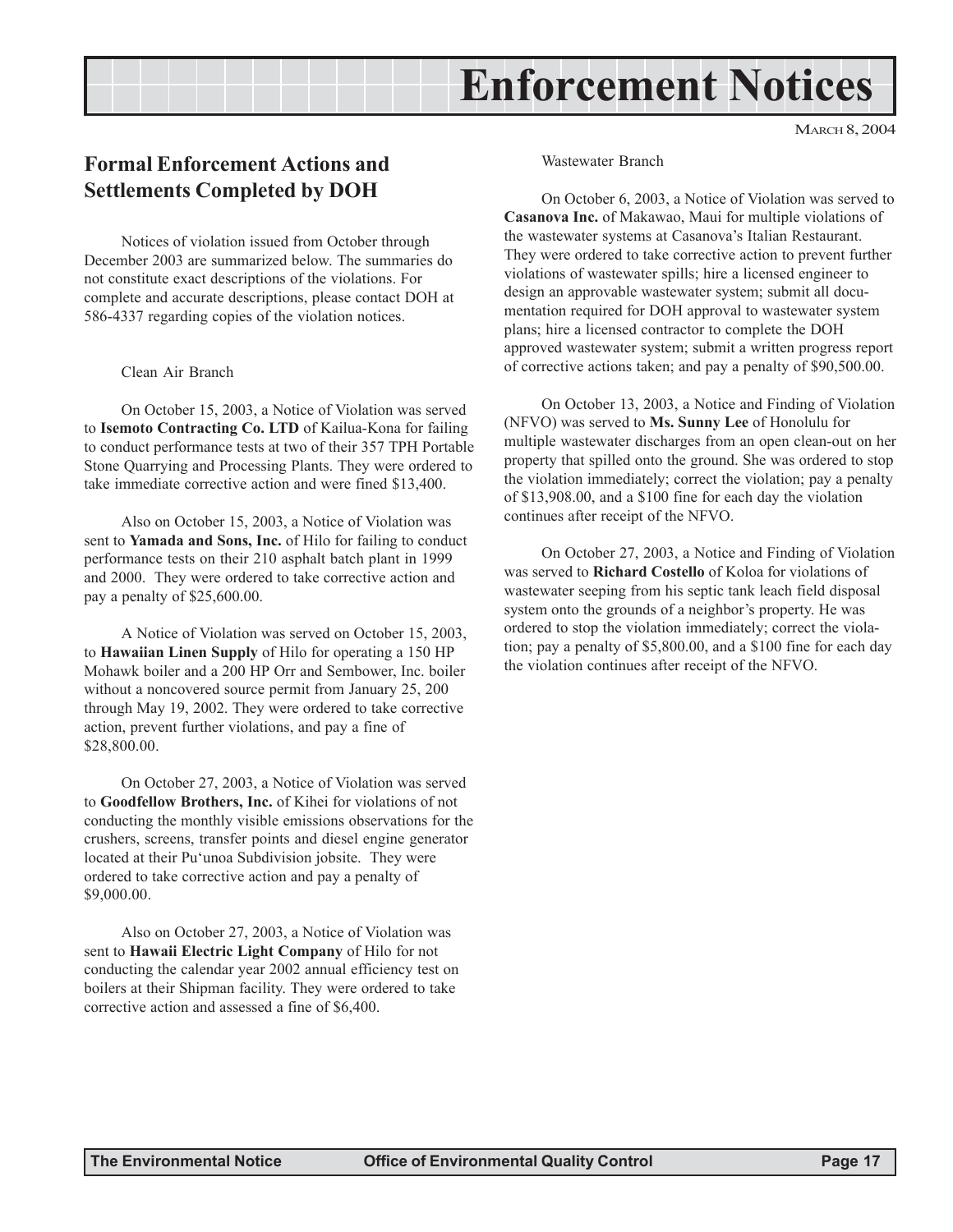## **Coastal Zone News**

MARCH 8, 2004

## **Federal Consistency Reviews**

The Hawaii Coastal Zone Management (CZM) Program has received the following federal actions to review for consistency with the CZM objectives and policies in Chapter 205A, Hawaii Revised Statutes. This public notice is being provided in accordance with section 306(d)(14) of the National Coastal Zone Management Act of 1972, as amended. For general information about CZM federal consistency please call John Nakagawa with the Hawaii CZM Program at 587-2878. For neighboring islands use the following toll free numbers: Lanai & Molokai: 468-4644 x72878, Kauai: 274- 3141 x72878, Maui: 984-2400 x72878 or Hawaii: 974-4000 x72878.

For specific information or questions about an action listed below please contact the CZM staff person identified for each action. Federally mandated deadlines require that comments be received by the date specified for each CZM consistency review and can be mailed to:

Office of Planning Department of Business, Economic Development and Tourism P.O. Box 2359 Honolulu, Hawaii 96804

Or, fax comments to the Hawaii CZM Program at 587-2899.

### 3 **(1) Kahananui Bridge Replacement**

| Applicant:             | County of Maui, Department of Public Works    |
|------------------------|-----------------------------------------------|
| Agent:                 | Munekiyo & Hiraga, Inc.                       |
|                        | Contact: Glenn Takaki, 808-244-2015           |
| <b>Federal Action:</b> | Department of the Army Permit                 |
| <b>Federal Agency:</b> | U.S. Army Corps of Engineers                  |
|                        | Contact: Bill Lennan, 438-6986                |
| Location:              | Kahananaui Bridge over Kahana Stream south of |
|                        | Omaikai Place                                 |
| <b>CZM</b> Contact:    | Debra Tom, 587-2840                           |
| Proposed Action:       |                                               |

**Proposed Action**:

Maui County Department of Public Works proposes to replace the existing, structurally deficient Kahananui Bridge to accommodate the ongoing road widening improvements. Construction of the new concrete bridge will require excavating the stream bed and side slopes, compacting the excavated area, installing new concrete piles, extending the existing concrete slab beneath the bridge, constructing new concrete abutment walls and wingwalls, installing new utility lines and paving apron.

**Comments Due**: March 22, 2004

### 6 **(2) Dredging of Radio Bay, Hilo**

| <b>Federal Action:</b> Federal Activity |                                          |
|-----------------------------------------|------------------------------------------|
| <b>Federal Agency:</b>                  | U.S. Coast Guard, Civil Engineering Unit |
|                                         | Contact: Dr. Dennis Mead, 541-2129       |
| Location:                               | Radio Bay, Hilo Harbor, Island of Hawaii |
| <b>CZM</b> Contact:                     | Debra Tom. 587-2840                      |

#### **Proposed Action**:

 The Coast Guard proposes to dredge approximately 1,800 cubic meters of accumulated sediment from the berthing area, basin and access channel of Radio Bay, Hilo. The dredging will be done with a clam-shell dredge to the required 12-foot operational depth. Samples of the material has been tested and approved by EPA for disposal at the Hilo Dredged Material Ocean Disposal Site (HDMODS) pending final approval from the Army Corps of Engineers.

**Comments Due**: March 22, 2004

## 7 **(3) Hanalei National Wildlife Refuge Reconfiguration of Berms**

| <b>Federal Action:</b> Federal Activity |                                                       |
|-----------------------------------------|-------------------------------------------------------|
|                                         | <b>Federal Agency:</b> U.S. Fish and Wildlife Service |
|                                         | Contact: Brenda Zaun, 808-826-6641                    |
| <b>Location</b> :                       | Hanalei National Wildlife Refuge on Kauai             |
| <b>CZM Contact:</b>                     | Debra Tom, 587-2840                                   |
| <b>Proposed Action:</b>                 |                                                       |

U.S. Fish and Wildlife Service propose to enhance and reconfigure the Hanalei National Wildlife Refuge on Kauai. The proposal involves approximately 14.6 hectares of managed moist soil units located along the western refuge boundary. The proposal includes removal of non-native vegetation (California grass) in portion and reconfiguring of specific berms to allow for appropriate water flow. The proposed removal and/or relocation of interior berms within the pond will assist in enhancing the existing impoundments and wetlands for vegetation and wildlife habitat. **Comments Due**: March 22, 2004

## 7 **(4) Federal Funds for Design Phase for Maintenance Dredging and Revetment Repair at Waiakea Boat Ramp, Kapaa, Kauai**

| Applicant:              | State of Hawaii Department of Land & Natural |  |
|-------------------------|----------------------------------------------|--|
|                         | Resources                                    |  |
|                         | Contact: Michael Fujimoto, 587-0085          |  |
| <b>Federal Action:</b>  | Federal Financial Assistance                 |  |
| <b>Federal Agency:</b>  | U.S. Fish & Wildlife Service                 |  |
| Location:               | Waiakea Boat Ramp, Kapaa, Kauai              |  |
| <b>CZM</b> Contact:     | John Nakagawa, 587-2878                      |  |
| <b>Proposed Action:</b> |                                              |  |

Receive federal funds for the design phase for maintenance dredging and revetment repair at Waiakea Boat Ramp, Kapaa, Kauai. The boat ramp basin and entrance channel have filled substantially with sand, crating a safety hazard for boaters. Portions of the existing revetment in the basin also needs repair. The objective of this design phase project is to prepare plans and specifications for the maintenance dredging and revetment repair. **Comments Due**: March 22, 2004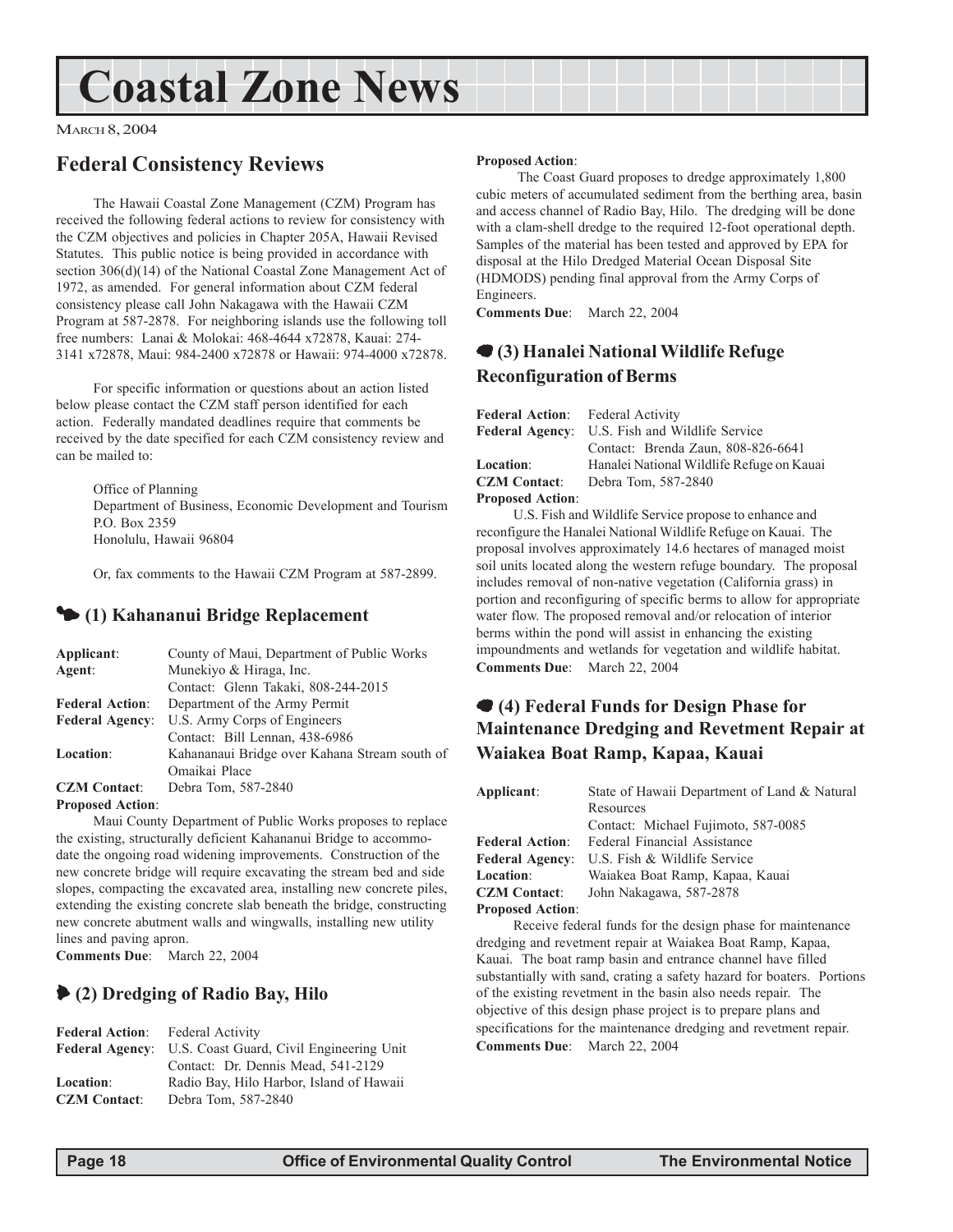## **Coastal Zones News**

MARCH 8, 2004

## **Special Management Area (SMA) Minor Permits**

Pursuant to Hawai'i Revised Statute (HRS) 205A-30, the following is a list of SMA Minor permits that have been approved or are pending by the respective county/state agency. For more information about any of the listed permits, please contact the appropriate county/ state Planning Department. City & County of Honolulu (523-4131); Hawai'i County (961-8288); Kaua'i County (241-6677); Maui County (270-7735); Kakaako (587-2878).

| <i>Location</i> (TMK)                | <b>Description (File No.)</b>                                              | Applicant/Agent                          |
|--------------------------------------|----------------------------------------------------------------------------|------------------------------------------|
| Honolulu: Kailua (4-3-16-6)          | Ground sign (2004/SMA-8)                                                   | Kalama Community Trust/Philip Ritch      |
| Honolulu: Ala Moana (2-3-<br>$37-6)$ | New transformer at the Waikiki Yacht Club (2004/SMA-12)                    | Waikiki Yacht Club / Duane Hartmann      |
| Kauai: Kilauea (5-2-10-30)           | Farm shed with 2 car garage $(SMA(m)2004-14)$                              | Roy Yamamoto/Kathleen Johnson            |
| Kauai: Kapaa (4-5-11-12)             | Addition to existing restaurant $(SMA(m)2004-15)$                          | Joel Dryer/Wasabi Restaurant             |
| Kauai: Hanapepe (1-8-8-28)           | Walkway & relocate drinking fountain (SMA(m)2004-16)                       | Kauai County Public Works                |
| Kauai: Hanamaulu (3-7-3-8)           | ADA alterations to pavilion & picnic area $(SMA(m)2004-17)$                | Kauai County Public Works                |
| Kauai: Poipu (2-6-11-10)             | ADA alterations to restrooms & parking lot $(SMA(m)2004-18)$               | Kauai County Public Works                |
| Kauai: Lihue (3-2-2-1)               | ADA Improvements to pavilion & shower area $(SMA(m)2004-19)$               | Kauai County Public Works                |
| Hawaii: Kohala (6-8-22-8)            | Installation of two 10-foot whip antennas & equipment shelter<br>(SMM 149) | Cellco Partnership dba Verizon Wireless  |
| Maui: Paia (2-6-4-15)                | 2-story store (SM2 20040016)                                               | Nelson, Don                              |
| Maui: Kahului (3-7-2-1)              | Interior renovations (SM2 20040017)                                        | Hiyakumoto & Higuchi Architects, Inc.    |
| Maui: Kihei (3-9-9-8)                | Add roof to carport construct pond (SM2 20040019)                          | Hoshn, Richard                           |
| Maui: (2-8-3-59)                     | Water storage well & tank (SM220040020)                                    | <b>Maui Integrated Solutions</b>         |
| Maui: Wailea (2-1-8-109)             | Temporary tent (SMX 20040086) Pending                                      | Olekoi Corporation                       |
| Maui: Lahaina (4-5-12-6)             | Dwelling repairs (SMX 20040087) Pending                                    | Hassett, John F.                         |
| Maui: Huelo (2-9-4-17)               | 2 <sup>nd</sup> farm dwelling (SMX 20040088) Pending                       | Tarantola, Carla                         |
| Maui: Kihei (2-2-26-104)             | Addition and alteration (SMX 20040089) Pending                             | Spencer, Alan                            |
| Maui: Huelo (2-9-7-74)               | Subdivision @ Honolani (SMX 20040090) Pending                              | Arakaki, Wayne I                         |
| Maui: Kahului (3-7-11-1)             | Grubbing (SMX 20040091) Pending                                            | Engineering Dynamics Corp                |
| Maui: Haik (2-8-3-53)                | Felton farm dwelling (SMX 20040092) Pending                                | Losberg, Fred W.                         |
| Maui: Kih (3-9-6-18)                 | Rosaro dwelling additions (SMX 20040093) Pending                           | Rosaro, Amor                             |
| Maui: Wailuku (3-2-11-6)             | Goo renovations (SMX 20040094) Pending                                     | Goo, Willie                              |
| Maui: Kihei (3-9-2-105)              | Dwelling addition (SMX 20040095) Pending                                   | Ilin, Sava                               |
| Maui: Kihei (3-8-78-42)              | Dwelling & garage (SMX 20040096) Pending                                   | Young, Richard                           |
| Maui: Wailea (2-1-8-140)             | Temporary movie screen (SMX 20040097) Pending                              | Maui Film Festival                       |
| Maui: Napili (4-3-3-109)             | Shop expansion (SMX 20040098) Pending                                      | Bernshouse, Donald                       |
| Maui: Kihei (3-9-17-7)               | Roof repairs (SMX 20040099) Pending                                        | Cook Gretchen                            |
| Maui: Kihei (3-9-12-2)               | Single family residence (SMX 20040100) Pending                             | Battersby, Alan M./Quintiliani, Lisena   |
| Maui: Kihei (3-9-42-7)               | Accessory dwelling (SMX 20040101) Pending                                  | Knobbe, Patrick                          |
| Maui: Kihe (3-9-4-139)               | Replace windows (SMX 20040103) Pending                                     | Johnson, Anthony                         |
| Maui: Lahaina (4-5-4-2)              | Interior renovations (SMX 20040104) Pending                                | Gholkar, Satish K.                       |
| Maui: Kihei (3-9-3-2)                | Demolition of structures (SMX 20040105) Pending                            | GYA Architects, Inc.                     |
| Maui: Lahaina (4-3-9-16)             | <b>Remero Renovation (SMX 20040106) Pending</b>                            | Kimmey, Marie                            |
| Maui: Lahaina (4-4-8-1)              | ABC Store expansion (SMX 20040107)Pending                                  | ADM Retail Planning & Architecture, Inc. |
| Maui: Lahaina (4-6-30-2)             | Lopez renovation (SMX 20040108) Pending                                    | Lopez, Richard E.                        |
| Maui: Wailuku (3-8-14-4 &<br>5)      | Kanai a Nalu sand nourishment (SMX 20040109) pending                       | Kanai a Nalu AOAO                        |
| Maui: Kihei (3-9-3-16)               | Local Motion improvements (SMX 20040110) Pending                           | <b>Next Design LLC</b>                   |
| Maui: Lahaina (4-5-2-9)              | Cold Stone Creamery improvements (SMX20040111) Pending                     | Yamamoto, Roy                            |
| Maui: Kihei (2-1-2-25)               | Dwelling addition/alteration (SMX 20040112) Pending                        | Hansen, Robert                           |
| Maui: Kapalua (4-2-4-35)             | Relocate office (SMX 20040114) Pending                                     | Maui Land & Pineapple Co.                |
| Maui: Lah (4-3-15-14)                | Accessory unit (SMX 20040116) Pending                                      | Foadi, Tanaz                             |
| Maui: Haiku (2-8-4-104)              | Swimming pool (SMX 20040117) Pending                                       | Desure, Anjule                           |
| Maui: Kihei (2-1-8-60)               | Interior alterations (SMX 20040118) Pending                                | Irwin, Frank M.                          |
| Maui: Kihei (3-9-13-16)              | Dwelling (SMX 20040119 & 20) Pending                                       | Salvador, John                           |

**The Environmental Notice Control Control Control Page 19**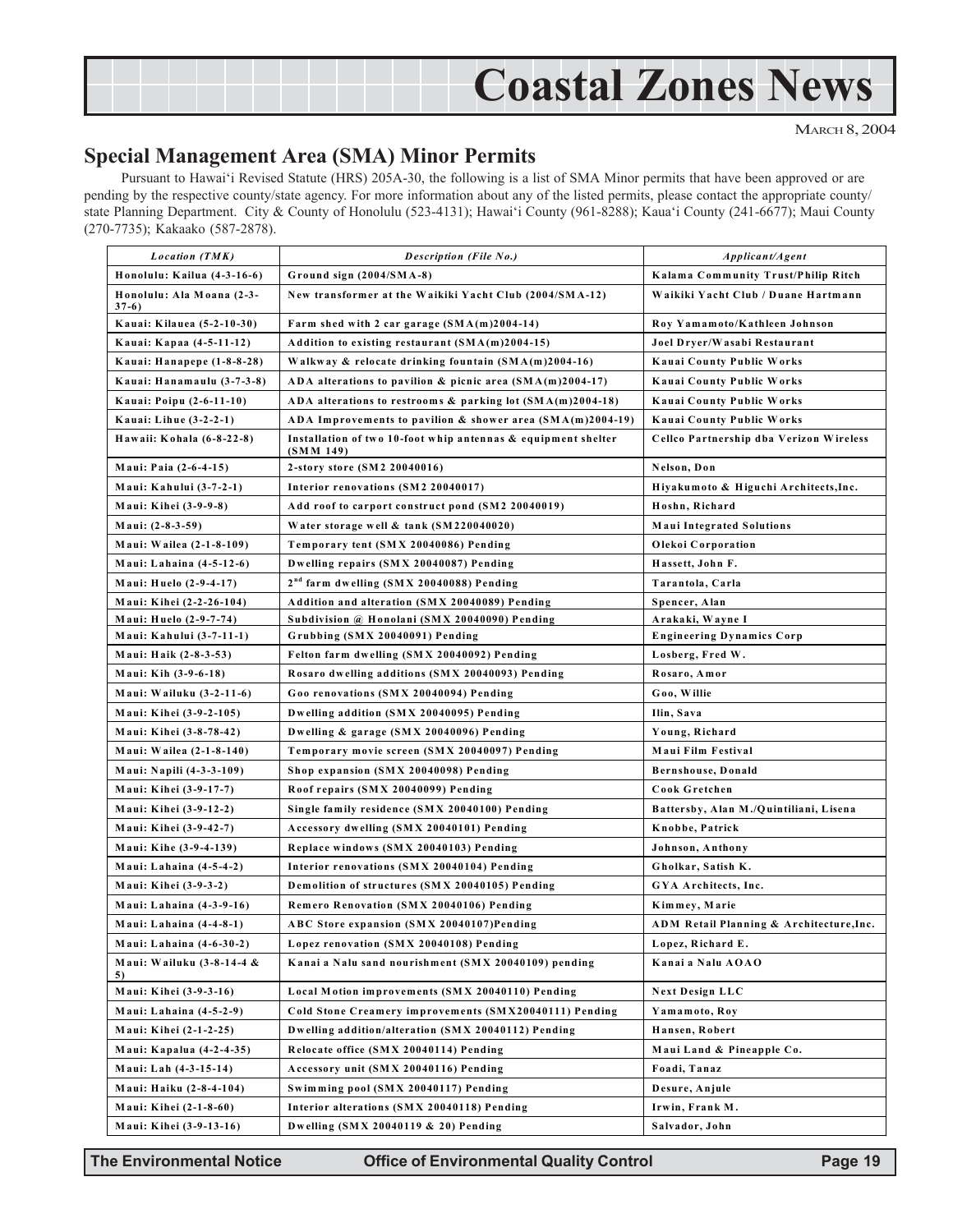## **Federal Notices**

MARCH 8, 2004

## **National Environmental Policy Act Implementing Procedures**

 The Federal Motor Carrier Safety Agency (FMCSA) of the U.S. Department of Transportation is publishing its final Order (effective March 31, 2004) on agency procedures for implementing the National Environmental Policy Act of 1969 (NEPA). Now that the FMCSA is a separate agency within the Department of Transportation (DOT), it has developed its own environmental procedures for complying with NEPA, other pertinent environmental regulations, Executive Orders, statutes, and laws to ensure that it actively incorporates environmental considerations into informed decisionmaking. The FMCSA was established within the Department on January 1, 2000, pursuant to the Motor Carrier Safety Improvement Act of 1999 (Pub. L. 106-159, 113 Stat. 748 (December 9, 1999)). The FMCSA's primary mission is to prevent commercial motor vehicle-related fatalities and injuries. FMCSA activities contribute to ensuring safety in motor carrier operations through strong enforcement of safety egulations; targeting high-risk carriers and commercial motor vehicle drivers; improving safety information systems and commercial motor vehicle technologies; strengthening commercial motor vehicle equipment and operating standards; and increasing safety awareness. To accomplish these activities, the FMCSA works with Federal, State, and local enforcement agencies, the motor carrier industry, labor organizations, safety interest groups, and others. The majority of the functions FMCSA inherited from the FHWA are safetyrelated functions that were transferred from the former Interstate Commerce Commission (ICC) to DOT when it was established in 1966 (49 U.S.C. 102 and 102 note). The FMCSA also inherited additional functions relating to registering motor carriers operating in interstate and foreign commerce that had been carried out by the ICC before 1996 and by the FHWA from 1996-1999. When the FHWA assumed authority over motor carrier licensing in 1996, it did not adopt the ICC's environmental regulations because the FHWA had its own. The FHWA's environmental impact regulations at 23 CFR part 771, which are primarily geared to highway and urban mass transportation construction projects, contain a categorical exclusion (CE) for the promulgation of rules, regulations, and directives (23 CFR 771.117(c)(17)). On September 26, 2003, FMCSA published its proposal to implement environmental procedures for carrying out its responsibilities under NEPA (68 FR 55713). FMCSA also solicited public comments on the draft procedures. Its NEPA Order establishes a process for assessing environmental impacts, and for the preparation of Environmental Assessments (EAs), Findings of No Significant Impacts (FONSIs), and Environmental Impact Statements (EISs) for FMCSA actions. It will use this Order in conjunction with NEPA, the Council on Environmental Quality (CEQ) regulations at 40 CFR parts 1500-1508, DOT Order 5610.1C, as amended, and other pertinent environmental regulations, Executive Orders, statutes, and laws for consideration of environmental impacts of FMCSA actions. It will also use the Order, to the fullest extent possible, to conduct analyses and consultations required by the environmental authorities noted above in conjunction with NEPA implementation to reduce redundancy, paperwork, time, and cost. This FMCSA Order supplements DOT Order 5610.1C, as amended. It is important that persons using the FMCSA Order refer to those sections of the DOT Order 5610.1C, as amended, and the CEQ regulations, which are cross-referenced in this document. Reference to the DOT Order will provide a wider perspective on the issues, as well as provide details that may

prove applicable to certain projects and actions. The FMCSA Order will apply to all our actions, including the decision to conduct research activities, promulgate regulations, award grants, and conduct major acquisitions. For more information, contact Mr. David Miller, Office of Policy, Plans, and Regulations (MC-PR), (202) 366-6408, or Mrs. Elaine Walls, Office of the Chief Counsel (MC-CC), (202) 366-0834, FMCSA, U.S. Department of Transportation, 400 Seventh St, SW., Washington, DC 20590-0001 (see, 69 F.R. 9679, March 1, 2004).

## **Fishery Management Plan for Coral Reef Ecosystems: Final Rule**

NMFS publishes this final rule (effective March 25, 2004) to implement the Fishery Management Plan for Coral Reef Ecosystems of the Western Pacific Region (CREFMP). The rule establishes a coral reef ecosystem regulatory area, marine protected areas (MPAs), permitting and reporting requirements, no-anchoring zone, gear rstrictions, and a framework regulatory process. This rule also pertains to the other four western Pacific fishery management plans with respect to fishing activities in the U.S. exclusive economic zone (U.S. EEZ) of the western Pacific region and implements Amendment 10 to the Fishery Management Plan for the Pelagic Fisheries of the Western Pacific Region (Pelagics FMP), Amendment 11 to the Fishery Management Plan for the Crustacean Fisheries of the Western Pacific Region (Crustaceans FMP), Amendment 7 to the Fishery Management Plan for the Bottomfish and Seamount Groundfish Fisheries of the Western Pacific Region (Bottomfish and Seamount Groundfish FMP), and Amendment 5 to the Fishery Management Plan for the Precious Coral Fisheries of the Western Pacific Region (Precious Corals FMP). CD or paper copies of the CREFMP, Environmental Impact Statement (EIS) for the CREFMP, regulatory impact review/final regulatory impact flexibility analysis (RIR/FRFA) may be obtained from Kitty M. Simonds, Executive Director, Western Pacific Fishery Management Council (Council), 1164 Bishop Street, Suite 1400, Honolulu, HI 96813. Written comments regarding the burden-hour estimates or other aspects of the collection-of-information requirements contained in this final rule may be submitted to Alvin Katekaru, Pacific Islands Region, NMFS, 1601 Kapiolani Blvd., Suite 1110, Honolulu, HI 96814. Comments will not be accepted by NMFS if submitted via the Internet. For more information contact Jarad Makaiau, Council staff, at (808) 522-8220 or Alvin Katekaru at (808) 973-2937 (see, 69 F.R. 8336, February 24, 2004).

## **Public Hearings on Environmental Assessments for Air Tour Management Plans for National Parks in the State of Hawai'i**

 The Federal Aviation Administration (FAA), in cooperation with the National Park Service (NPS), has initiated the development of Air Tour Management Plans ATMPs) for Haleakala National Park, Hawai'i Volcanoes National Park, Pu'ukohola Heiau National Historic Site, Kaloko-Honokohau National Historical Park, Kalaupapa National Historical Park, and Pu'uhonua O Honaunau National Historical Park, pursuant to the National Parks Air Tour Management Act of 2000 (Public